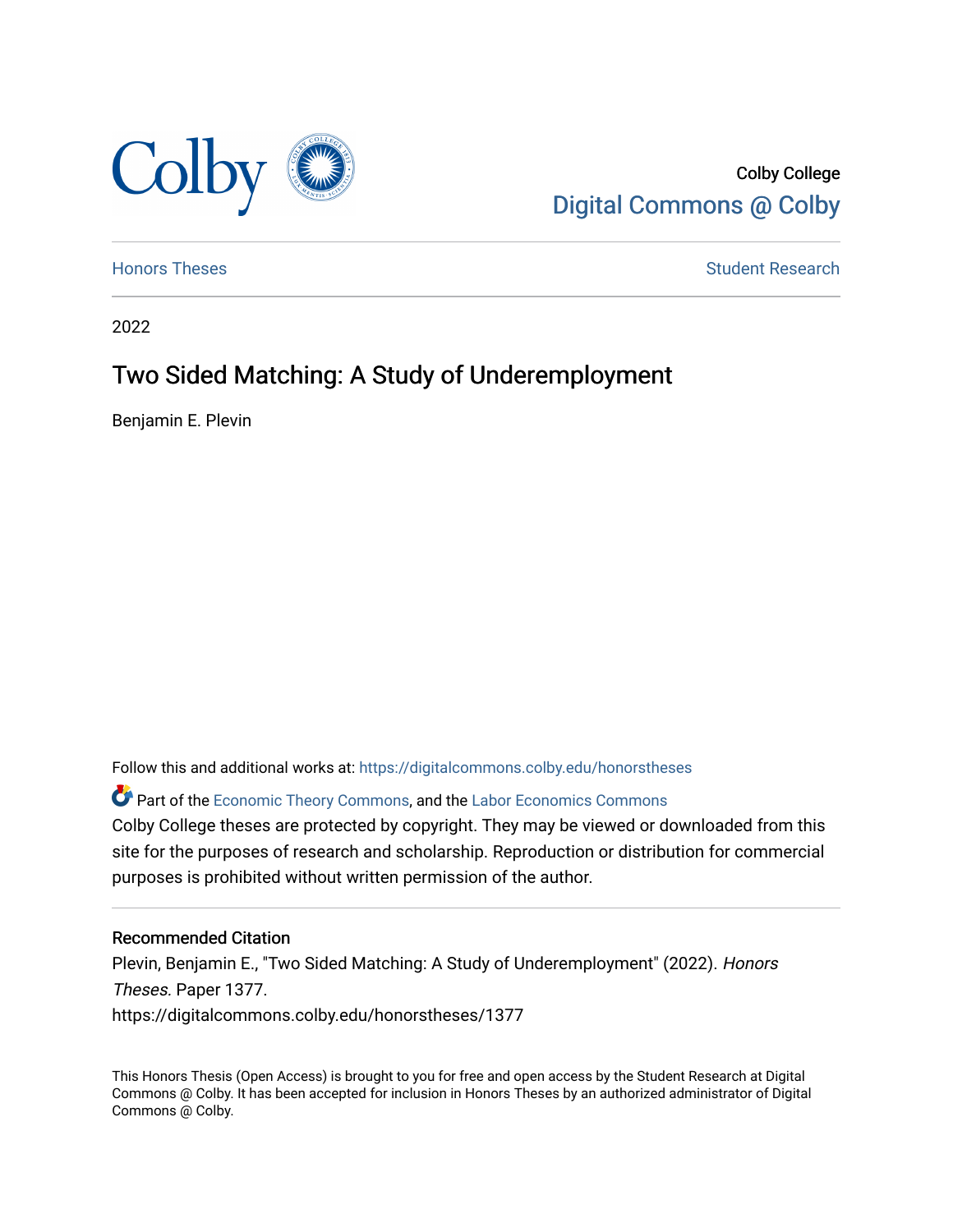# Two-Sided Matching: A Study of Underemployment

An Honors Thesis

Presented to

The Faculty of the Department of Economics

Colby College

in partial fulfillment of the requirements for the

Degree of Bachelor of Arts

By

Benjamin Plevin

Waterville, Maine

May 9, 2022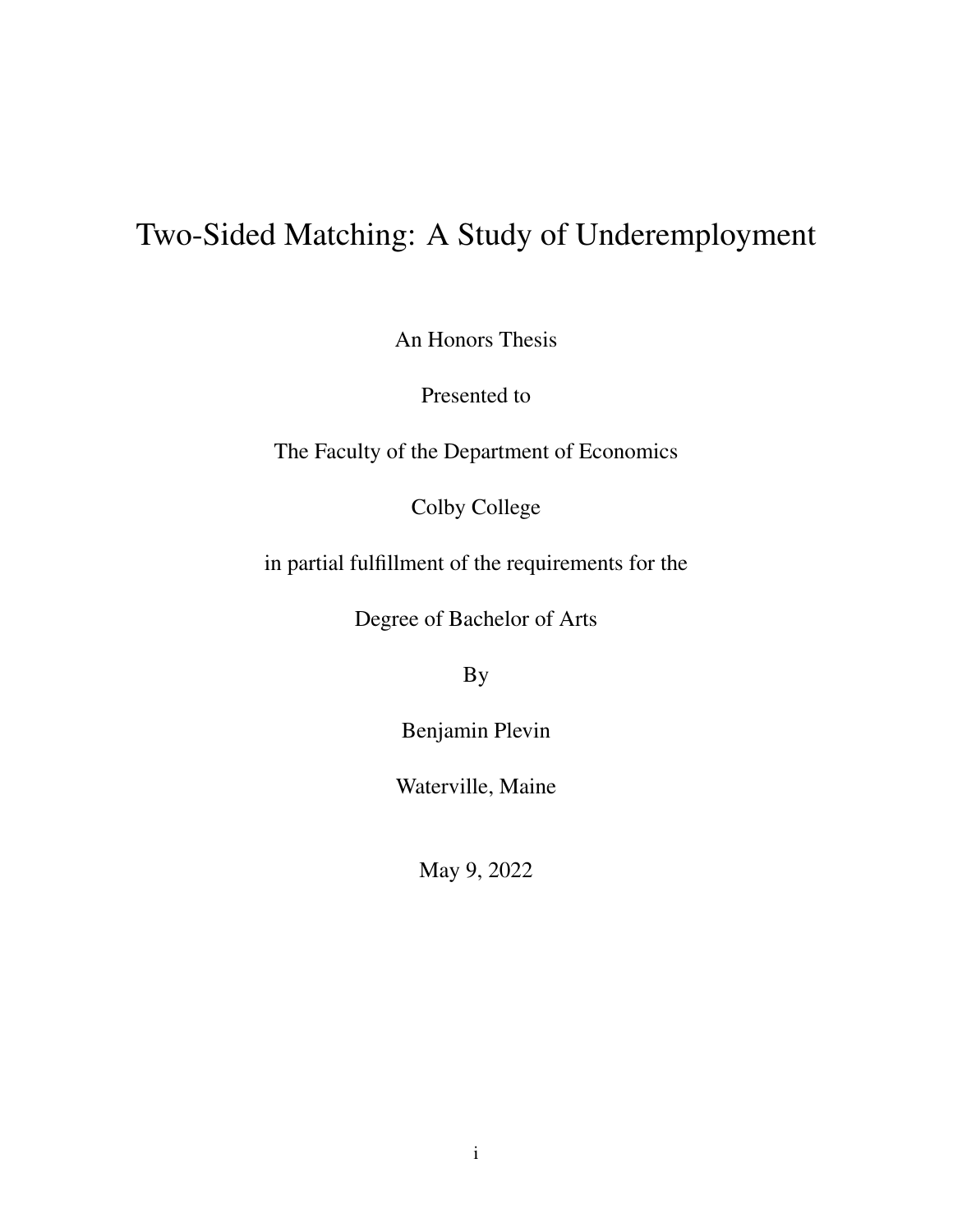#### Abstract

This paper lays out a general equilibrium framework to study and predict the underemployment rate. A heterogeneous labor market in which both workers and firms differ in skill type is considered and calibrated to simulate both unemployment and underemployment rates. Qualitatively, the model's predictions match the empirical evidence suggesting underemployment decreases with increases to unemployment insurance. Quantitatively, the one-shot foundation limits the model's predictive capabilities.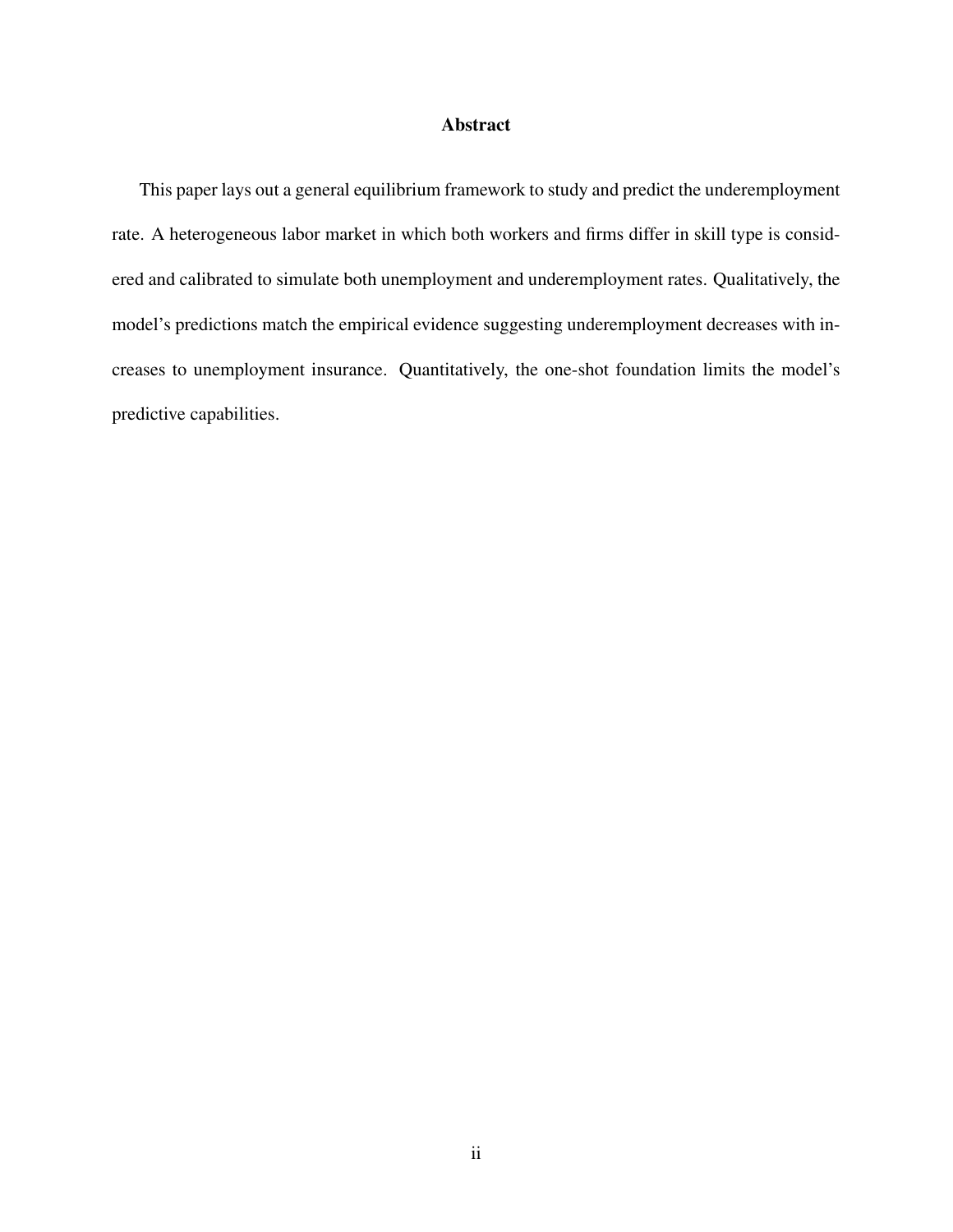#### Acknowledgements

I am deeply grateful to Professor Robert Lester for his enormous support and guidance throughout the honors thesis project. None of this would be possible without his mentoring. Additional thanks to Professor Michael Donihue for his insights along the way. Finally, I would like to thank all members of the Colby Economics Faculty. It is their teachings and support over the last four years that have allowed me to develop the economic tools and thinking to write this paper.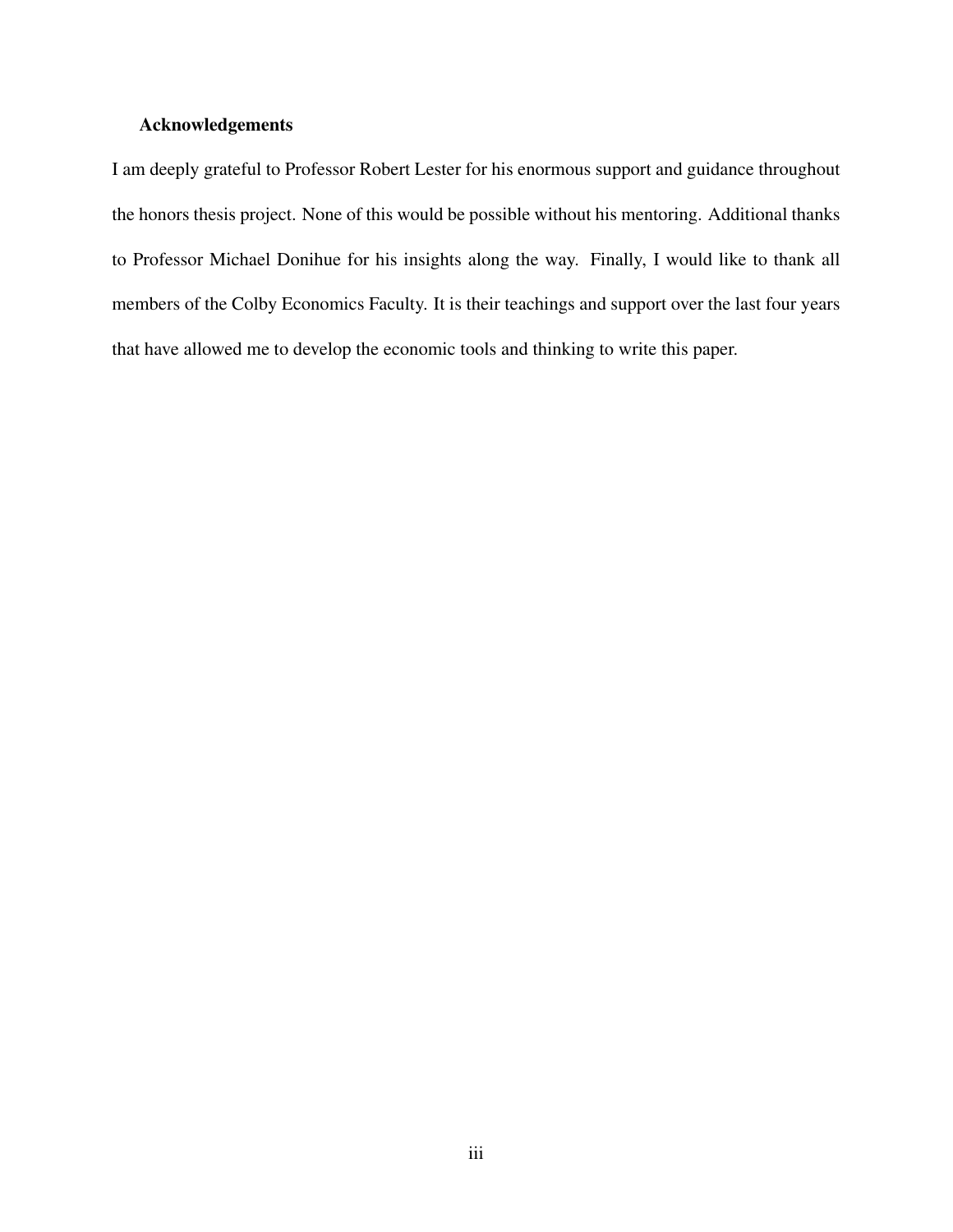# **Contents**

|                | 1 Introduction   |                           |    |  |  |  |
|----------------|------------------|---------------------------|----|--|--|--|
| $\overline{2}$ | <b>The Model</b> |                           |    |  |  |  |
|                | 2.1              |                           |    |  |  |  |
|                | 2.2              |                           |    |  |  |  |
|                | 2.3              |                           |    |  |  |  |
|                | 2.4              |                           |    |  |  |  |
| $\mathbf{3}$   |                  | <b>Empirical Evidence</b> | 11 |  |  |  |
|                | 3.1              |                           |    |  |  |  |
|                | 3.2              |                           |    |  |  |  |
|                | 3.3              |                           |    |  |  |  |
|                | 3.4              |                           |    |  |  |  |
| 4              |                  | Conclusion                | 25 |  |  |  |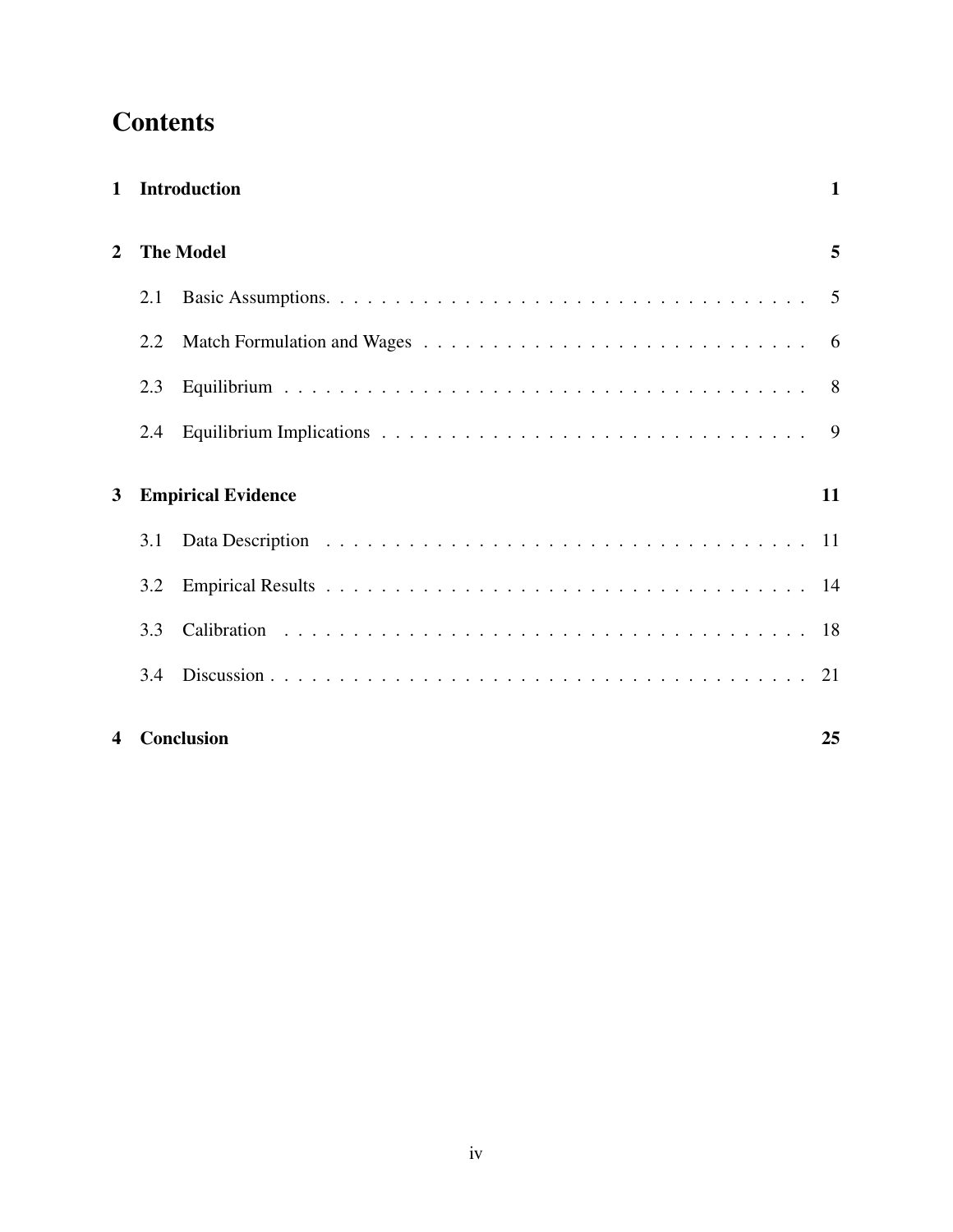# 1 Introduction

With over 30 percent of the U.S. workforce considered underemployed, underemployment is an area ripe for study and one that lends itself perfectly to heterogeneous matching theory. Measured here as the share of the college educated workforce working jobs that do not require a college degree, skill-based mismatches are the at the heart of underemployment's definition. The goal of this paper is to explore the relationship between underemployment and unemployment insurance under a general equilibrium framework. To this end, I construct a labor market search-and-match model that distinguishes between worker skill types and job skill requirements in order to measure the effects of the replacement rate on the underemployment rate. An empirical analysis reveals that the replacement rate has a weakly positive relationship with the unemployment rate and a significantly negative relationship with the underemployment rate. Stratifying by sex and marital status further suggests that the group whose underemployment rates are most impacted by increases to the replacement rate are married men followed by single females. This is an interesting conclusion and a potential area of future research.

Directionally, the model's predictions are in line with the data in looking at both the positive increase in unemployment and decrease in underemployment in response to increases in the replacement rate. To gauge the magnitudes of the model's predictions, the model is calibrated, with parameters assigned values based on both outside literature and observed data. Predictions are compared to the historical period they simulate to measure the model's quantitative predictive capabilities. While the model's underemployment predictions are clustered around the range observed in the data, there is little evidence that the predictions are correlated with the data. With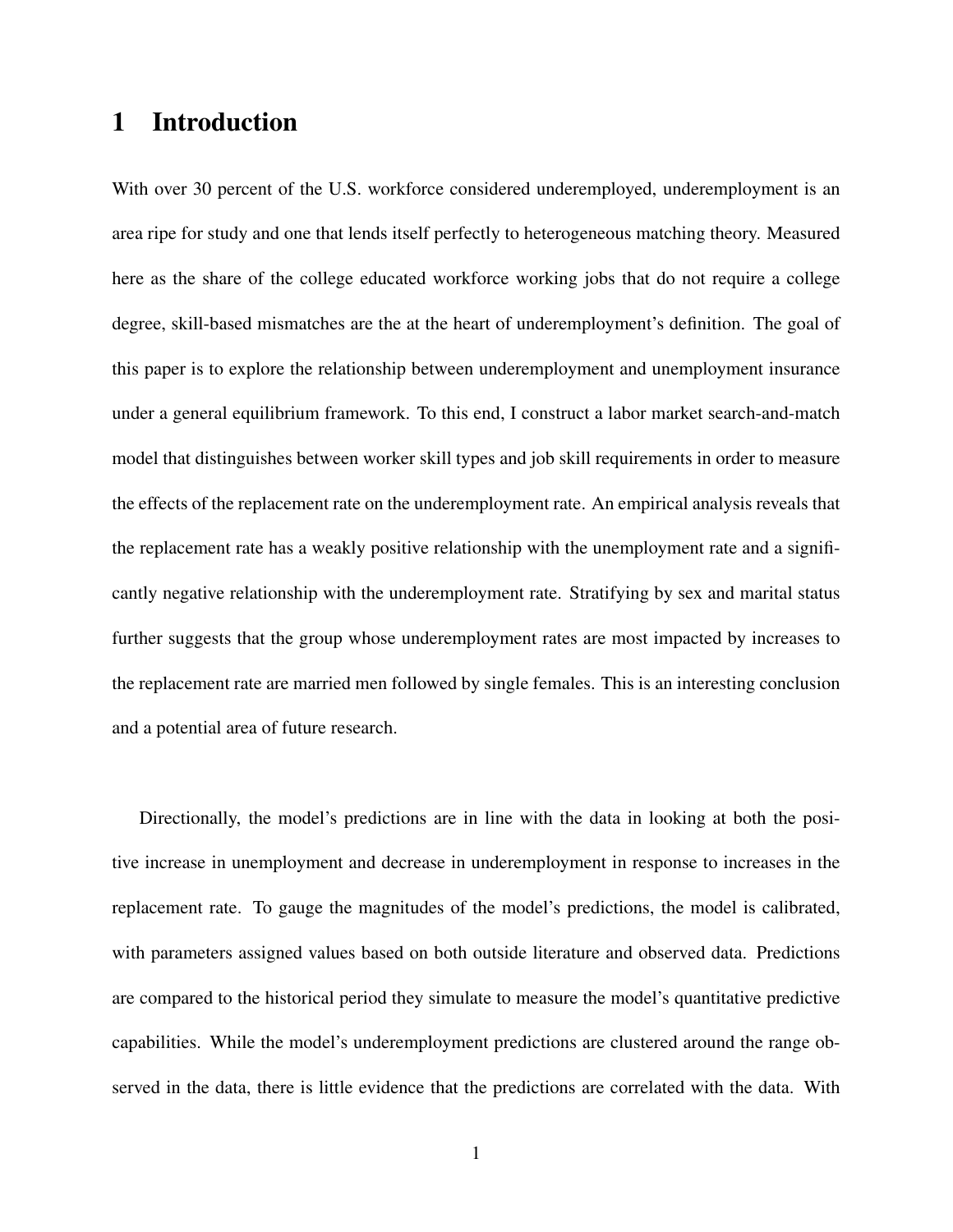regards to unemployment, the model vastly over-predicts unemployment and again little evidence is seen of correlation between the predictions and actuality. There are several potential explanations for the model's lack of quantitative predictive capabilities. While the exact reason is not pinned down here, it is likely in part due to the one-period framework in which the model is based. This clear deviation from real-world labor markets gives give rise to numerous potential issues.

Several recent papers are related to my work. The primary contribution I hope to make to the existing literature is the addition of a general equilibrium model aimed at predicting the underemployment rate. It is first useful to place my model in the context of the general literature on matching among heterogeneous agents. Burdett and Coles (1999) offer an instructive framework for heterogeneous two-sided matching in looking at both marriage and employment markets. They draw parallels between the problems faced by a worker looking for a job (and a firm looking for a worker) to a single person looking for a marriage partner. This problem of long-term partner matching is two-sided. While a worker is evaluating a potential employer, the employer is evaluating the worker. For both sides, outside options are considered in offering a job and in accepting a job offer. If there is a strong labor market the firm has greater leverage, and for the worker, they would be more prone to accepting offers given the high supply of workers. In much of the prior literature surrounding labor market studies, homogeneity is the standard assumption with regards to employers and workers within labor markets. Burdett and Coles show that heterogeneity can be used to add valuable insights to labor economics and specifically search models.

In this spirit, Albrecht and Vroman (2002) consider a labor market with endogenous skill re-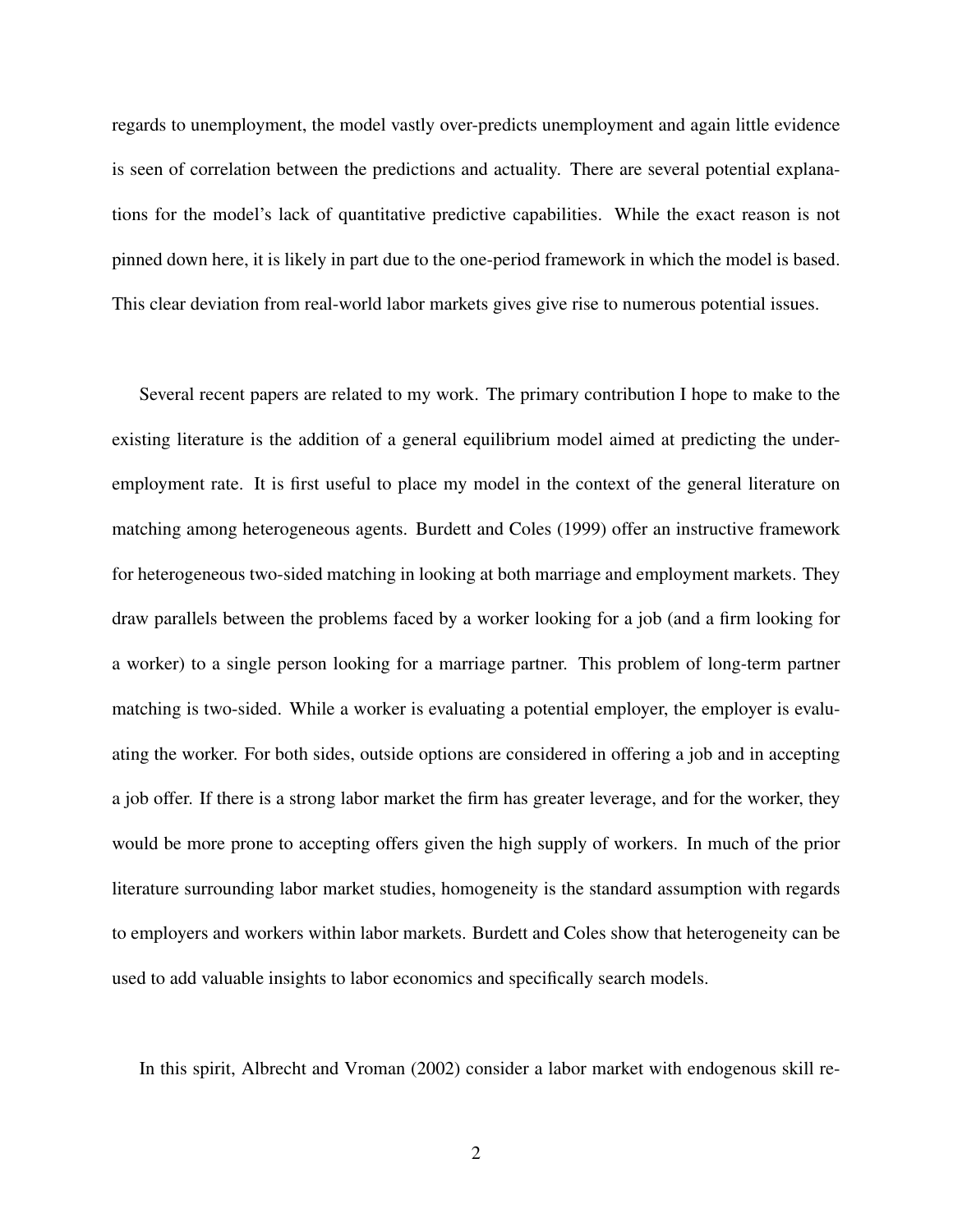quirements. The model I construct is motivated from their work. Functionally, I use a similar definition of skill within my model and also consider an equilibria with two worker types and two job types. Other literature relying on this same foundation include McKenna (1996) and Gautier (2002) which look at education's relationship to unemployment and search externalities respectively. In building a labor market matching model with heterogeneous skill types across workers and employers, Albrecht and Vroman examine the various explanations that have been offered for increases in wage inequality since the Great Depression. While that is not the purpose of my paper, I am able to use a similar theoretic foundation under a one-shot horizon to study underemployment drivers. Barnichon and Zylberberg (2019) propose a markedly different way of modeling underemployment in studying why the underemployment rate grows during recessions. They develop a search model with endogenous ranking of skilled-applicants under a stochastic environment with worker heterogeneity within skill groups. Their model diverges significantly from the one presented here in that worker skill types are unobserved by firms in an attempt to define underemployment based on skill rather than education.

It is also useful to contextualize my work within the empirical literature on underemployment. Abel and Deitz (2016) document the jobs held by underemployed college graduates and show that relatively few recent grads were working in low-skill services jobs despite being underemployed. My definition of underemployment, the share of employed college graduates working jobs that do not require a college degree, is the same as found here and in much of the empirical literature. Beaudry, Green and Sand (2016) examine a question raised by Abel and Deitz of why high underemployment persisted in the 2000s. They argue a shift in the skill-demand among employers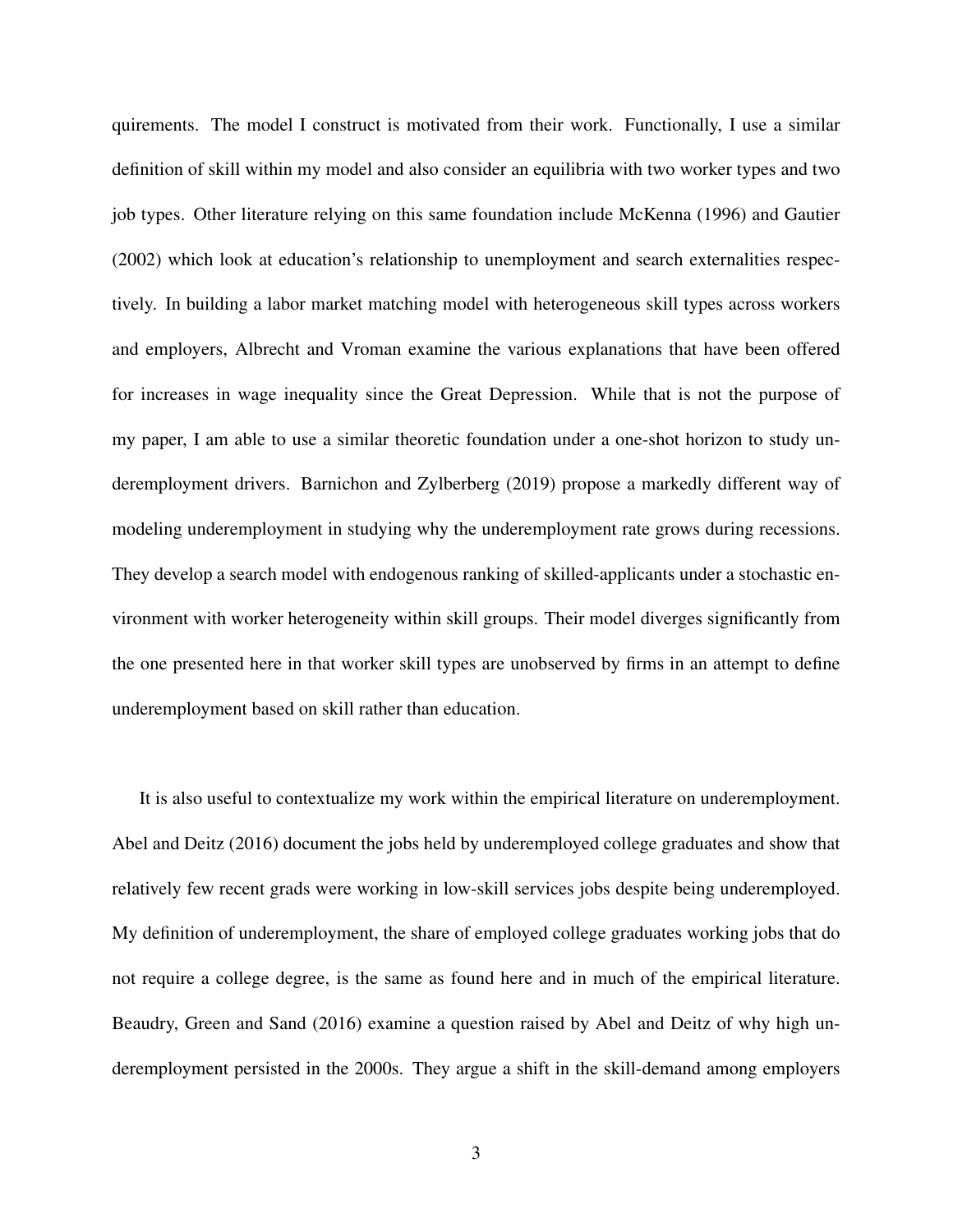around 2000 caused high-skill workers to move down the occupational ladder and, in so doing, displacing lower-educated workers. Meanwhile, Maynard and Feldman (2011) take a greater look at the psychological and social challenges held by underemployed workers. They find consistently negative effects of holding a job that pays too little or underutilizes one's skill. Additionally, using survey data, they suggest that those in inadequate jobs have lower job satisfaction and that wage penalties among recent college graduates as a result of underemployment can depress earnings for a significant amount of time.

One more related area of interest is that of career mobility. Where my work only discusses job matching, this helps to answer the implications of being underemployed within the labor market post-matching. It is important to note that career mobility is inherently dynamic, so while my paper has relevance to the field it is only at a point in time, specifically job consummation. Sicherman and Galor (1990) analyze theoretically and empirically the role of occupational mobility in the labor market and find that one return to higher education is a greater probability of occupational upgrading both within and across firms. They also find that returns to education diminish with time spent in the labor market. Blazquez and Alba-Ramirez (2004) look to Spain in a study concerning workers who report having skills or qualifications for a more demanding job than the one currently held. Their results suggest overeducated workers generally have shorter job tenure than appropriately educated workers. They also show evidence supporting Sicherman and Galor with regards to overeducated workers having a higher probability of promotion. One area of fragmentation within the literature is with regards to wage catch-up for overeducated workers. Where Blazques and Alba Ramirez (2004), along with much of the existing literature, find evidence that overeducated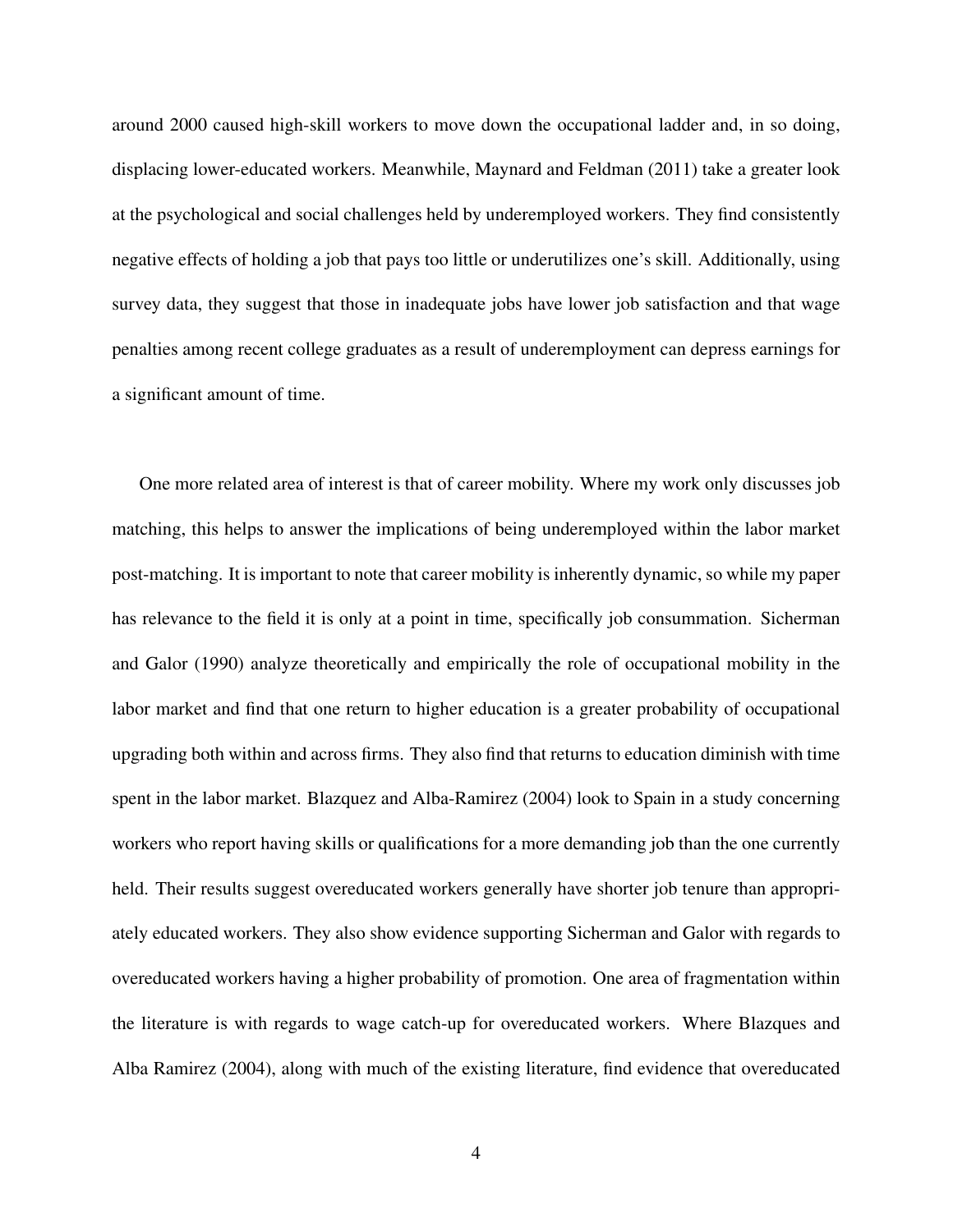workers experience greater catch-up over time in wages relative to better matched workers, Buchel and Mertens (2000) show evidence that is more in line with Abel and Deitz (2016) in that overeducated workers experience relatively slower wage growth. Blazques and Alba-Ramirez (2004) also document how an increase of the education level of the Spanish workforce has been accompanied by a rise in jobs for higher educated workers. The model constructed in this paper makes the same prediction in that in response to an increase in high-skill workers, firms will post more vacancies targeted towards these high-skill workers.

# 2 The Model

### 2.1 Basic Assumptions.

Working from Abrecht and Vroman's infinite horizon model, I construct a one-period model in which all workers begin unemployed. The labor market is heterogeneous in supply, such that some workers can be either low- or high-skill, and in demand, with employers posting vacancies that require either a low- or high-skill level. Jobs are such that low-skill jobs can be filled by either type of worker, but high-skill job vacancies may only be filled by high-skill workers. As given by Albrecht and Vroman, an illustrative example is a pilot can fly a 747 or deliver drinks to the passengers, whereas a flight attendant can deliver drinks but cannot fly the plane. By my definition, the pilot is a high-skill worker and flying the plane is a high-skill job. Workers of a high-skill type working a low-skill job do not produce more than a worker of lesser skill at the same position. Workers undergo an undirected search process in which the probability that a worker matches with a job position is given endogenously as a function of vacancy postings.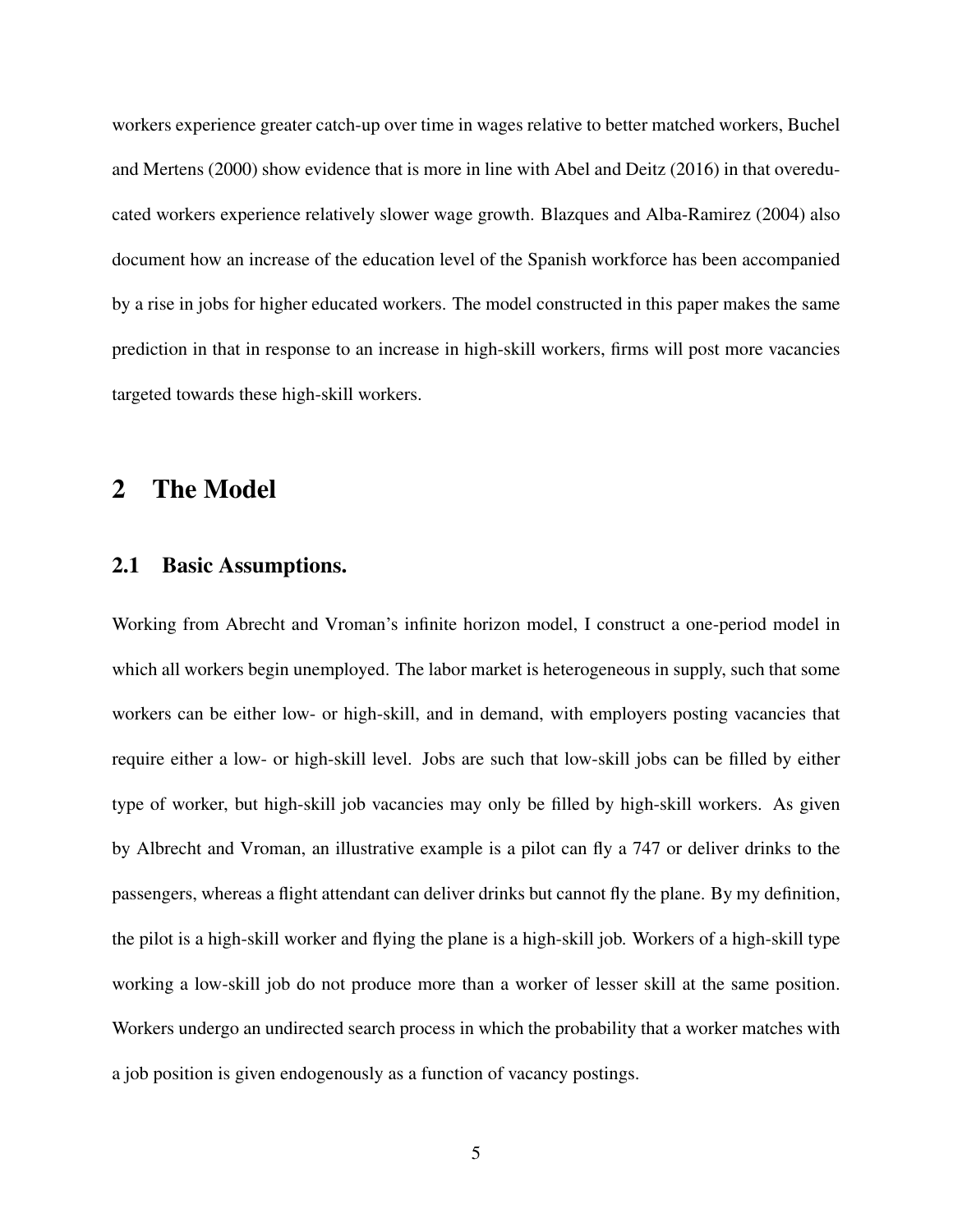The distribution of skills across workers is given exogenously by  $\gamma = \frac{U_L}{U_L + I}$  $\frac{U_L}{U_L + U_H}$  where  $U_i$  are unemployed workers in the type  $i \in \{L, H\}$  market. It is simplest to normalize the measure of workers to one such that  $U_L$ ,  $U_H \in [0, 1]$  and  $U_L + U_H = 1$ . This allows for the construction of the primary two endogenous variables.  $\theta = \frac{V_L + V_H}{U_L + U_H}$  $\frac{V_L + V_H}{U_L + U_H}$  is a measure of labor market tightness in which  $V_i$ is a vacancy of skill type  $i \in \{L, H\}$  and  $\phi = \frac{V_L}{V_L + V_L}$  $\frac{V_L}{V_L + V_H}$  is the share of vacancies that are low skill.

After matching, high-skill jobs with high-skill workers produce output  $Z_H$  whereas low-skill jobs, with workers of either skill type, produce output  $Z_L$  where  $Z_H > Z_L > 0$ . Similarly, the cost of a filled job for high-skill firms is  $W_H$  and the cost for low-skill firms is  $W_L$  where  $W_i$  is the wage paid to the worker. As matching is not directed, unemployed workers match with vacancies randomly according to the matching function  $m(U, V)$  where U is the number of unemployed workers and  $V$  is the number of vacancies. Additionally, it is assumed that the matching function is characterized by constant returns to scale, thus giving

$$
m(U, V) = m\left(1, \frac{V}{U}\right)U = m(\theta)U, \text{ where } \theta = \frac{V}{U} = \frac{V_L + V_H}{U_L + U_H}
$$

This allows for the characterization of the job findings rate  $f = m(\theta)$  and the job filling rate  $q = \frac{m(\theta)}{\theta}$  $\frac{\theta}{\theta}$ .

#### 2.2 Match Formulation and Wages

The probability that a worker of low-skill type matches with a firm is given by the share of lowskill vacancies times the job-finding rate,  $\phi m(\theta)$ , and if matched they earn the wage  $W_L$ . If they do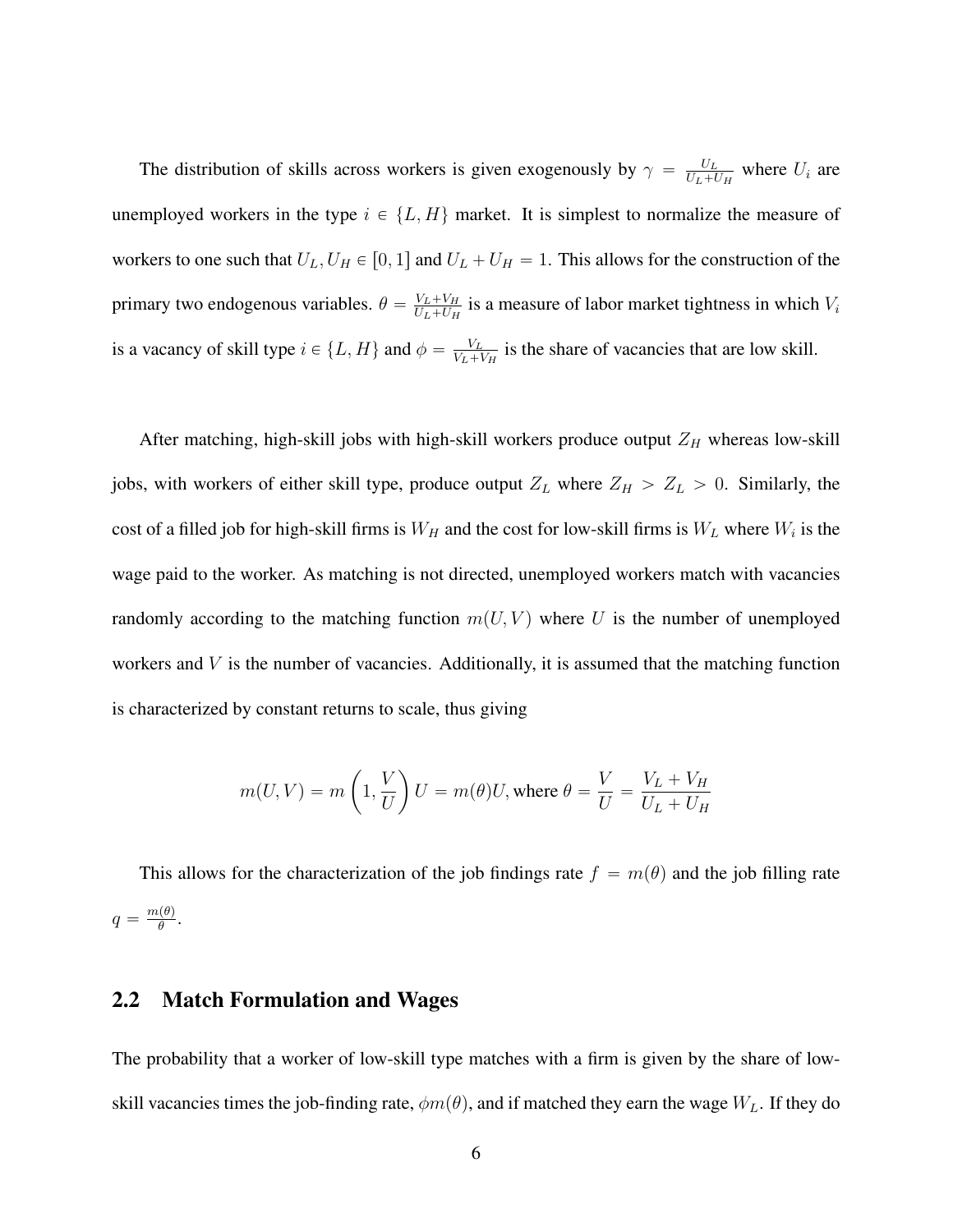not match they earn b, which is a measure of both unemployment benefits and the overall gain in leisure time. For high-skill workers, the probability of matching with a high-skill firm, and earning wage  $W_H$ , is  $(1 - \phi)m(\theta)$ . Thus, the worker's value functions are given by:

$$
J_L = \phi m(\theta) W_L + (1 - \phi m(\theta)) b \tag{1}
$$

$$
J_H = (1 - \phi)m(\theta)W_H + \phi m(\theta)W_L + (1 - m(\theta))b \tag{2}
$$

On the firm side, I assume the marginal cost of posting a vacancy of either skill type is increasing. This is done for technical reasons and ensures free-entry yields a competitive market that features underemployed workers. For low-skill firms, the probability of matching with a worker is given by  $\frac{m(\theta)}{\theta}$  and, if a match is made, firms earn  $Z_L - W_L$  where  $Z_L$  is the output of a worker at a low-skill firm. High skill firms can only match with high-skill workers, so their probability of matching is given by  $\frac{(1-\gamma)m(\theta)}{\theta}$  and, upon matching, they earn  $Z_H - W_H$ . Finally, with the marginal cost of posting a vacancy in either skill-type market being  $\kappa V_i$ , the firm's value functions are given by:

$$
\pi_L = -\kappa V_L + \frac{m(\theta)}{\theta} (Z_L - W_L)
$$
\n(3)

$$
\pi_H = -\kappa V_H + \frac{(1-\gamma)m(\theta)}{\theta}(Z_H - W_H) \tag{4}
$$

Wages are determined by Nash Bargaining in which workers and firms negotiate over how to split the surplus that is output created minus worker alternative, or  $Z_i - b$ . With worker bargaining power given by  $\chi$ , Nash Bargaining achieves:

$$
W_H = \chi Z_H + (1 - \chi)b \tag{5}
$$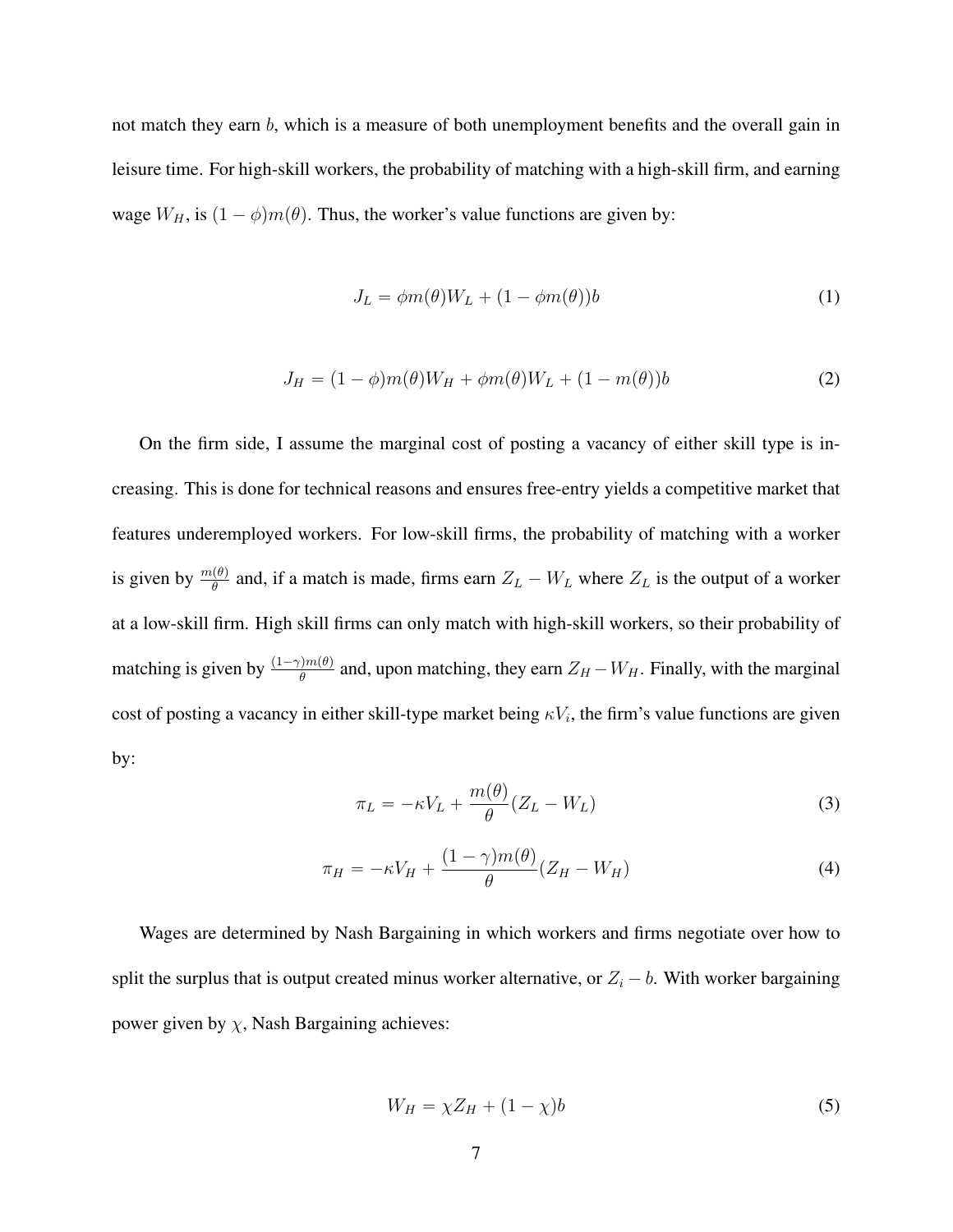$$
W_L = \chi Z_L + (1 - \chi)b. \tag{6}
$$

It is important to note that while high-skill workers in high-skill jobs earn strictly greater wages than low-skill workers in low-skill jobs, workers of either skill type earn the same wage working low-skill jobs.

### 2.3 Equilibrium

Equilibrium is found by solving for our endogenous variables  $\phi$  and  $\theta$ . This is achieved by assuming a free-entry condition such that the expected values of entering the job searching market for a firm of either skill type is zero, or that  $\pi_L = \pi_H = 0$ . If expected profit of market entry were greater than zero, we would see an increase in firm job postings which would drive up the cost of market entry until  $\pi_i$  is back to zero. Similarly, if expected utility of entry were less than zero, firms would exit the market until  $\pi_i$  is once again back to zero. Thus, we can rewrite equations (3) and (4) to find

$$
\kappa V_L = \frac{m(\theta)}{\theta} (Z_L - W_L)
$$

$$
\kappa V_H = \frac{(1 - \gamma)m(\theta)}{\theta} (Z_H - W_H).
$$

To obtain results in closed form, I assume a Cobb-Douglas matching function such that  $m(U, V)$  =  $V^{\alpha}U^{1-\alpha}$  where  $\alpha \in [0, 1]$  is the elasticity of matches with respect to vacancies. In substituting this matching function into our free entry equations, algebraic manipulation yields equilibrium levels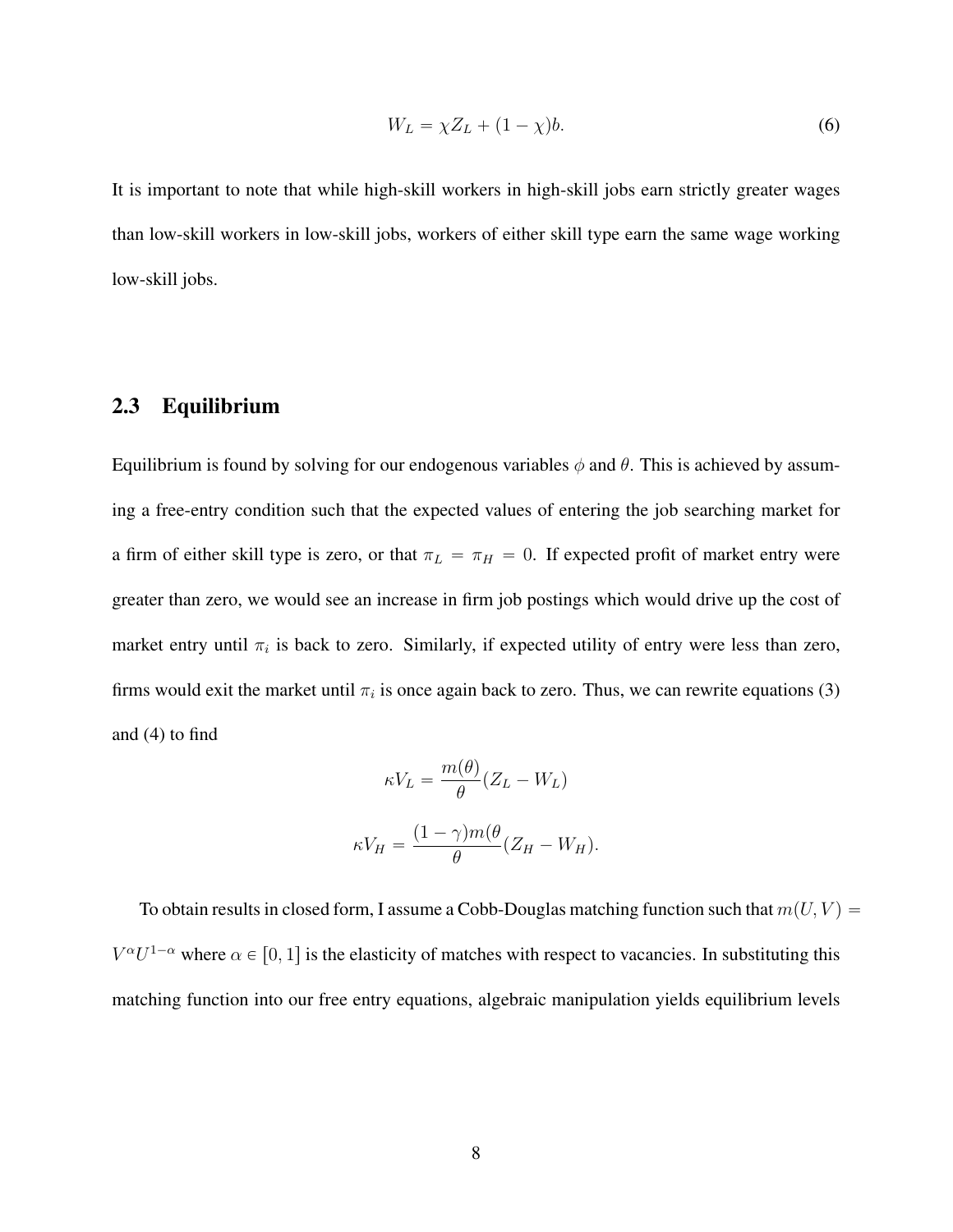of  $V_H$  and  $V_L$  which in turn allows for inference of  $\theta$  and  $\phi$ .

$$
\theta = \frac{(Z_H + Z_L + b(\gamma - 2) - Z_H \gamma) \left( \frac{(Z_H + Z_L + b(\gamma - 2) - Z_H \gamma)^{\alpha - 1} (1 - \chi)}{\kappa} \right)^{\frac{1}{2 - \alpha}}}{(Z_H - b)(1 - \gamma)}
$$
(7)

$$
\phi = \frac{Z_L - b}{(Z_H - b)(1 - \gamma) + Z_L - b}
$$
\n(8)

Note that we have  $\theta > 0$  and  $\phi \in [0, 1]$ . For both, we are able to sign these given that  $Z_H > Z_L \geq 1$  and  $b, \gamma, \chi \in [0, 1].$ 

### 2.4 Equilibrium Implications

It is now useful to discuss a few implications of this equilibrium in looking at comparative statics. Unemployment, or U, can be solved for within the model as  $1 - \theta^{\alpha}$ . Recall that the job-filling rate is given by  $m(\theta)$  where  $m(\theta) = m(\frac{V_H + V_L}{U_H + U_L})$  $\frac{V_H + V_L}{U_H + U_L}$ ). With U normalized to one, the Cobb-Douglas matching function give us  $m(\theta) = \theta^{\alpha}$ . Thus, as this is the job filling rate, we must have  $1 - \theta^{\alpha}$  as the unemployment rate post-matching. I find  $\frac{\partial U}{\partial b}$ ,  $\frac{\partial U}{\partial \gamma}$  $\frac{\partial \mathbb{U}}{\partial \gamma}, \frac{\partial \mathbb{U}}{\partial \kappa}$  $\frac{\partial \mathbb{U}}{\partial \kappa}, \frac{\partial \mathbb{U}}{\partial \chi}$  $\frac{\partial \mathbb{U}}{\partial x} > 0$  while  $\frac{\partial \mathbb{U}}{\partial Z_H}, \frac{\partial \mathbb{U}}{\partial Z_H}$  $\frac{\partial U}{\partial Z_L}$  < 0. Meanwhile, underemployment within the model is given simply by  $\phi$ . This makes sense as search is undirected and the probability that a worker of high-skill type matches with a low-skill firm, or in other words the probability that a high-skill worker is underemployed, is  $\phi m(\theta)$ , the job-filling rate times the share of low-skill firms. I find  $\frac{\partial \phi}{\partial b}$ ,  $\frac{\partial \phi}{\partial Z_I}$  $\frac{\partial \phi}{\partial Z_H} < 0$  while  $\frac{\partial \phi}{\partial Z_L}, \frac{\partial \phi}{\partial \gamma}$  $\frac{\partial \phi}{\partial \gamma}>0.$ 

As seen in the comparative statics, unemployment is increasing in the replacement rate while underemployment is decreasing. It is worth looking at the mechanisms by which this is happening within the theoretic framework. With regards to unemployment, the general thinking is that higher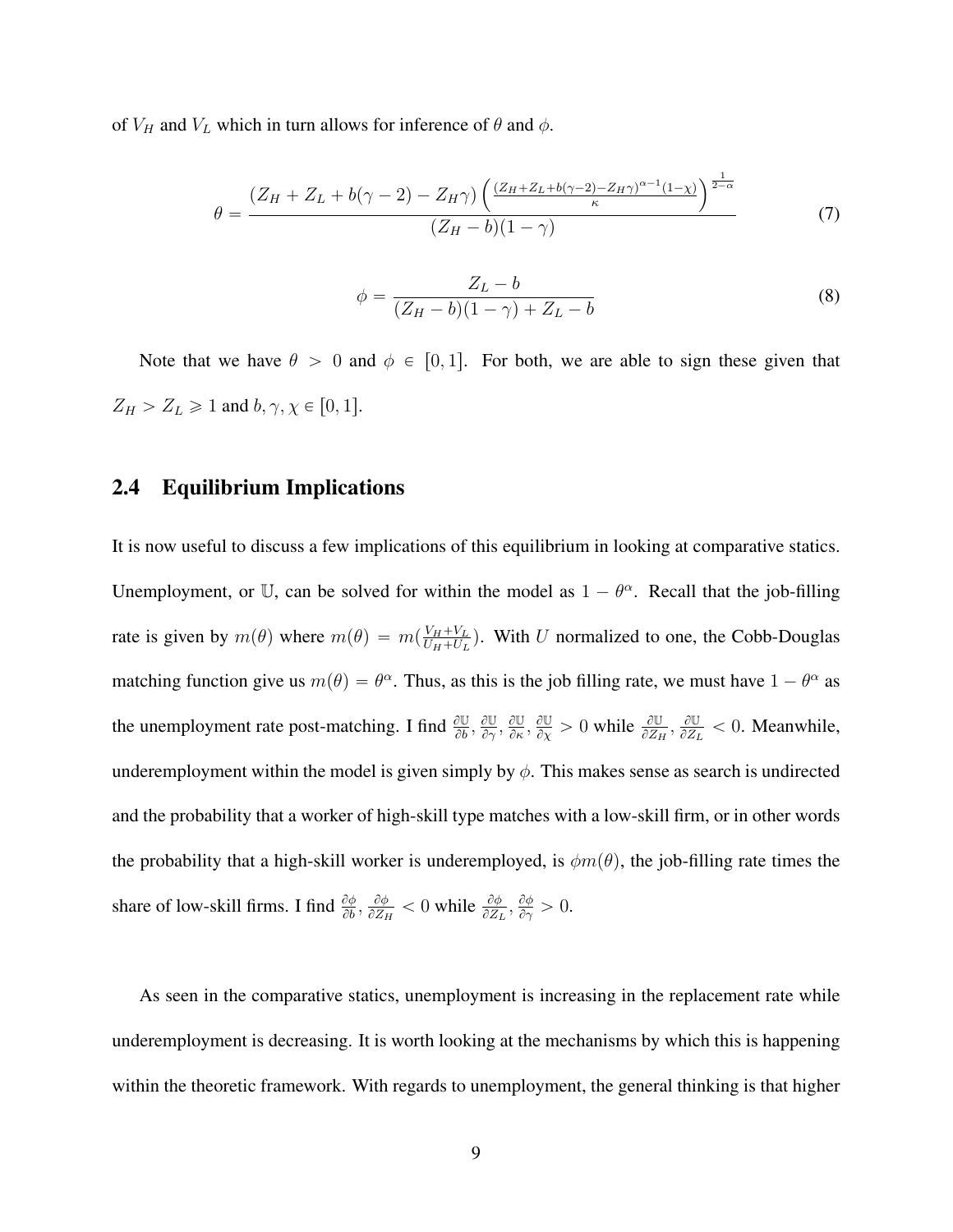unemployment insurance discourages job search, however, although qualitatively this produces the same effect, that is not what is happening here. Within the model, increasing unemployment benefits raises workers outside options thereby reducing match surplus  $(Z<sub>i</sub> - b)$ . This induces firms to post fewer vacancies, which lowers the job finding rate  $m(\theta)$  and raises unemployment. With regards to underemployment, the model predicts that underemployment will fall with unemployment insurance. Note that high skill matches create greater surplus for firms as  $Z_H - b > Z_L - b$ . Thus, when b increases, the surplus proportionally has gone down by more in the low-skill market. This causes firms to find it optimal to change the mix of job postings more towards the high-skill market in response to an increase in b which lowers the underemployment rate  $\phi$ . The assumption of b being flat across workers brings gives rise to a potential issue in relating the model to the real world, where unemployment benefits are indexed to worker wage. This would imply that mechanism driving underemployment's decrease in response to unemployment benefits within the model does not exist in the real world. However, unemployment benefits have a ceiling which will disproportionately effect high-skill workers who earn more. Thus, increases in b should still lower the surplus in the low-skill market by a relatively greater amount than in the high-skill market and the mechanism in the theoretic framework driving underemployment changes is still plausible.

This analysis contains several implications that are in line with real world assumptions. Firstly, we see that unemployment is increasing in b, a measure of unemployment benefits;  $\gamma$ , the share of workers who are low-skill;  $\chi$ , worker bargaining power; and  $\kappa$ , the cost of posting vacancies. Meanwhile, unemployment is decreasing in worker productivity of both skill types. All of these predictions make intuitive sense and are in line with other literature<sup>1</sup>. The model has now es-

 ${}^{1}$ Effects of the replacement rate on unemployment, while intuitively significant, are actually not as strong as one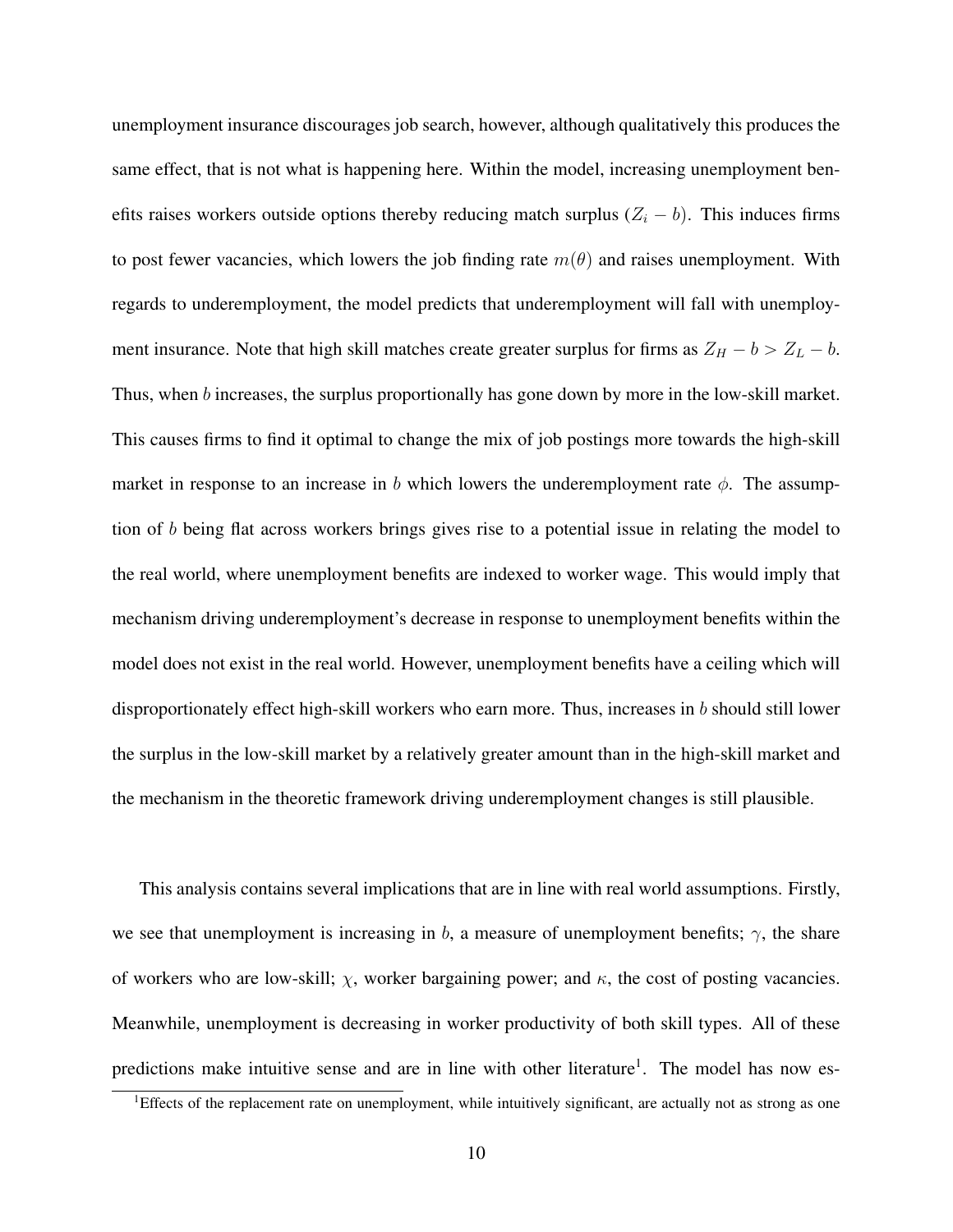tablished qualitative predictions regarding both unemployment and underemployment that can be tested against empirical data. Specifically, the model predicts that unemployment is increasing in the replacement rate and decreasing in workforce education, while underemployment is decreasing both in the replacement rate and workforce education. With regards to all four of these qualitative predictions, the model is in line with the observed data as seen later in Section 3.2.

# 3 Empirical Evidence

### 3.1 Data Description

Data is gathered from three primary sources. I obtained individual level data from the CPS regarding demographic information, employment and educational attainment. This was then aggregated on the state-level over time into a panel structure. To distinguish between college and non-college jobs, I rely on the Department of Labor's O\*NET database. O\*NET contains occupation-level data for hundreds of occupations collected via interviews of current workers along with input from professional job analysts on an array of job requirements. To determine whether an occupation requires a college degree, I use the following question from O\*NET's Education and Training Questionnaire: "If someone were being hired to perform this job, indicate the level of education that would be *required*?" Respondents (employers) then select from twelve detailed education levels, ranging from less than a high school diploma to post-doctoral training. I consider college education to be a requirement if over 50 percent of the respondents working in that occupation indicated that at least a bachelor's degree was necessary to perform the job. This 50 percent threshold brings up a natural issue as it ignores heterogeneity within occupations. It's possible that for a may think as seen both in Section 3.2 in this paper and elsewhere in the literature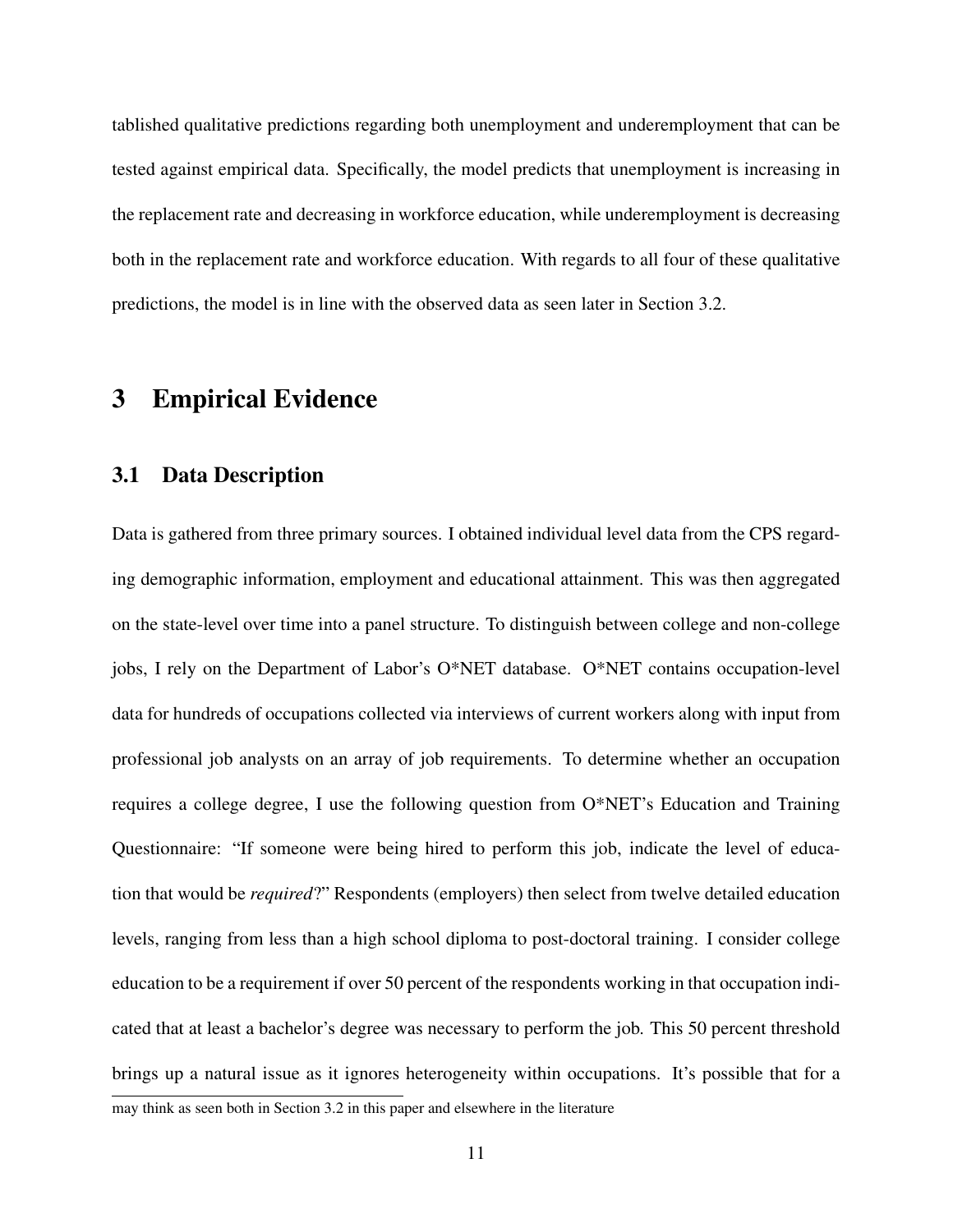given occupation, some employers require a college degree and some do not. However, in practice, few occupations in the O\*NET database are clustered around 50 percent. For most occupations, respondents either overwhelmingly felt that a bachelor's degree is required for the job or not. This distribution is given in figure 1 which pictures the percentage of respondents for a given job who would require a bachelor's degree for someone applying to that position.



Using the individual-level CPS data in tandem with the O\*NET database allows for the generation of underemployment statistics. Unemployment and Underemployment trends, variation across states, and moving averages are pictured in figure 2. Also pictured is the replacement rate over the time period and the share of workers within the state that have obtained a bachelor's degree. Replacement rate data is sourced from the U.S. Department of Labor.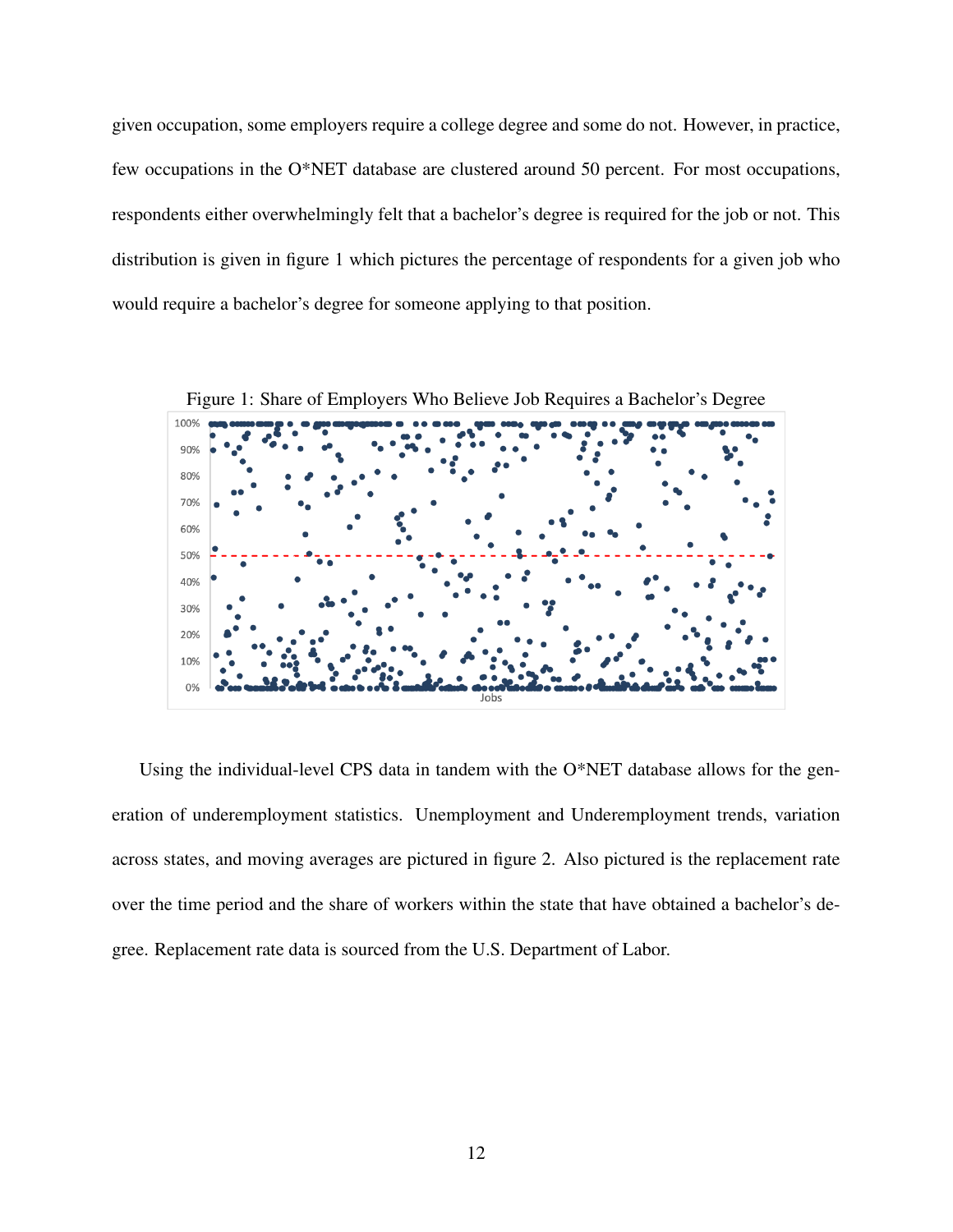

#### Figure 2: Summary Statistics

Among all four variables, high variation is seen across states. The most noticeable trend is an increase the percentage of the workforce with a bachelor's degree. A slight decline in the replacement rate from 48 percent to 39 percent is seen over the time frame. Looking at underemployment, average underemployment over the period is 37.6 percent and there is clear variation across states. Additionally, there is little evidence that underemployment is correlated with general business cycle fluctuations as unemployment is. Finally, a natural question is if unemployment is correlated with either underemployment or workforce education level. The correlation coefficients are  $-.03$ and  $-.11$  respectively. This is pictured below in figures 3 and 4.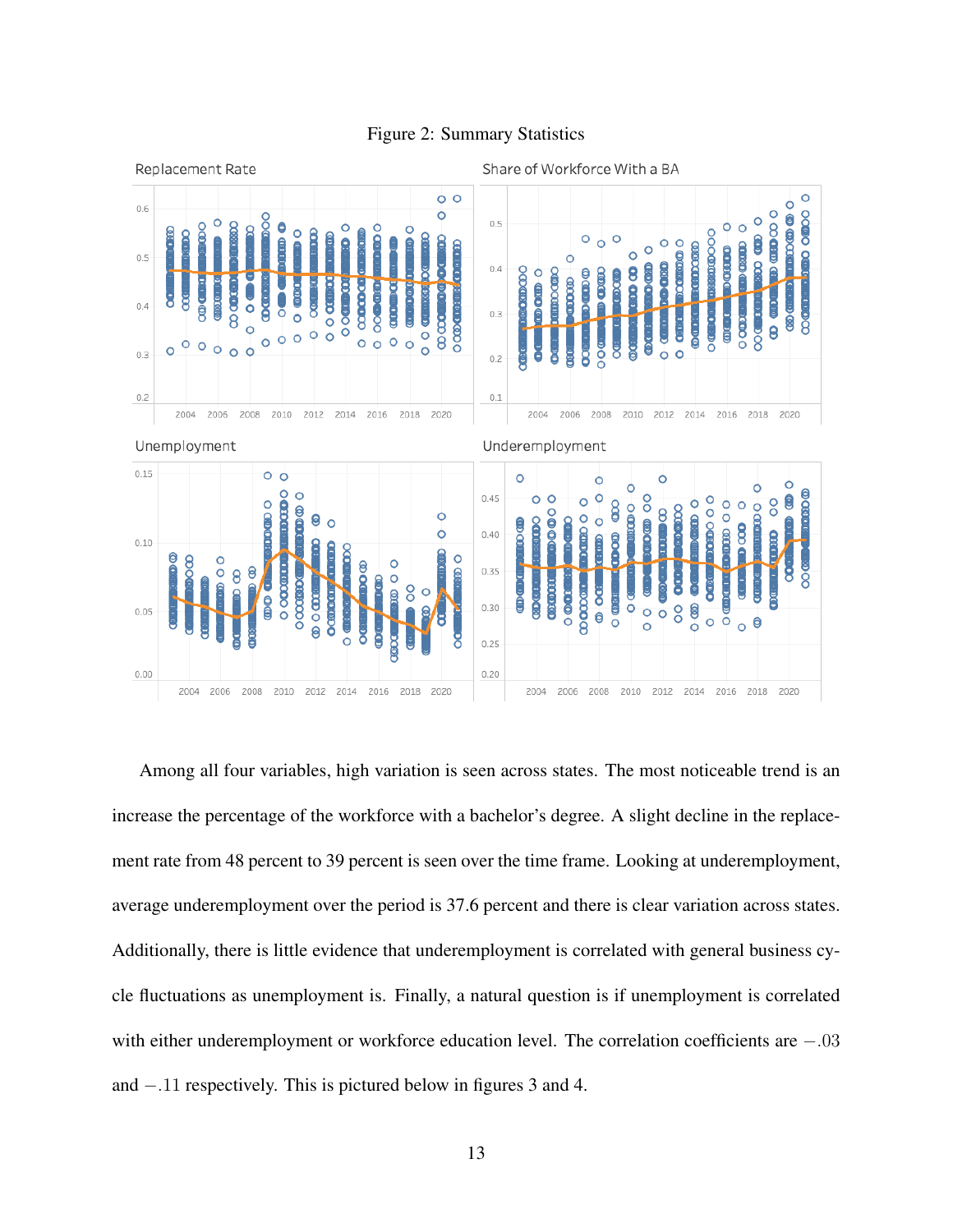

Figure 4: Scatter Plot of Underemployment and Workforce Education Level



### 3.2 Empirical Results

Within the data, I test the relationship between the replacement rate and both unemployment and underemployment while controlling for the education level of the workforce. The following model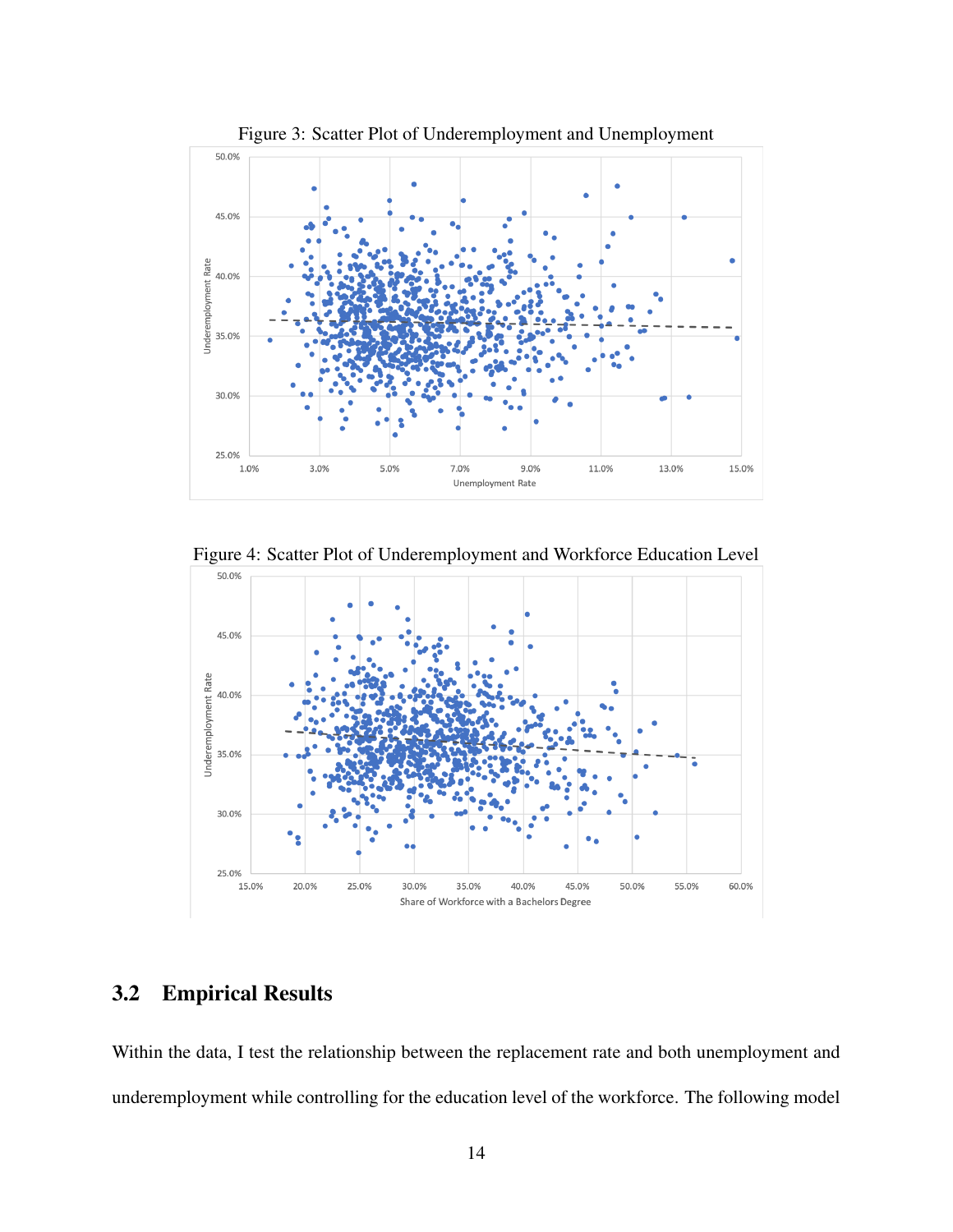is used:

$$
\mathcal{Y}_{st} = \beta_0 + \beta_1 \text{Replacement Rate}_{st} + \beta_2 \text{Workforce BA share}_{st} + \alpha_s + \alpha_t + \epsilon_{st}
$$
(9)

where  $\mathcal{Y} \in \{Underemployment Rate, Unemployment Rate\}$ . Pictured in figure 5 are the outcomes from this model for unemployment (top) and underemployment (bottom) respectively.

|                                          | ັ          |             |           |             |  |  |  |
|------------------------------------------|------------|-------------|-----------|-------------|--|--|--|
| Dependent Variable: Unemployment Rate    |            |             |           |             |  |  |  |
|                                          | (1)        | (2)         | (3)       | (4)         |  |  |  |
|                                          |            |             |           |             |  |  |  |
| <b>Replacement Rate</b>                  | $-0.027**$ | $-0.032**$  | $.040*$   | $.037*$     |  |  |  |
|                                          | (1.349)    | (1.339)     | (2.157)   | (2.187)     |  |  |  |
| Share of Workforce with a BA             |            | $-0.049***$ |           | $-0.043$    |  |  |  |
|                                          |            | (0.011)     |           | (0.030)     |  |  |  |
| Constant                                 | 7.260***   | $9.026***$  | 4.178***  | 5.456***    |  |  |  |
|                                          | (0.629)    | (0.734)     | (1.062)   | (1.533)     |  |  |  |
| <b>Included Controls</b>                 |            |             |           |             |  |  |  |
| <b>State Effects</b>                     | No         | No          | Yes       | Yes         |  |  |  |
| <b>Year Effects</b>                      | No         | No          | Yes       | Yes         |  |  |  |
|                                          |            |             |           |             |  |  |  |
| Observations                             | 949        | 949         | 949       | 949         |  |  |  |
| R-squared                                | 0.004      | 0.026       | 0.732     | 0.733       |  |  |  |
| Robust standard errors in parethenthesis |            |             |           |             |  |  |  |
| *** p<0.01, ** p<0.05, * p<0.1           |            |             |           |             |  |  |  |
| Dependent Variable: Underemployment Rate |            |             |           |             |  |  |  |
|                                          | (1)        | (2)         | (3)       | (4)         |  |  |  |
|                                          |            |             |           |             |  |  |  |
| <b>Replacement Rate</b>                  | $.065***$  | .095 ***    | $-0.052*$ | $-0.068**$  |  |  |  |
|                                          | (2.181)    | (2.178)     | (3.069)   | (2.913)     |  |  |  |
| Share of Workforce with a BA             |            | $-0.056***$ |           | $-0.237***$ |  |  |  |
|                                          |            | (0.017)     |           | (0.044)     |  |  |  |
| Constant                                 | 33.147***  | 35.175***   | 38.440*** | 45.562***   |  |  |  |
|                                          | (1.017)    | (1.193)     | (1.622)   | (2.053)     |  |  |  |
|                                          |            |             |           |             |  |  |  |
| <b>Included Controls</b>                 |            |             |           |             |  |  |  |
| <b>State Effects</b>                     |            |             | x         | x           |  |  |  |
| <b>Year Effects</b>                      |            |             | X         | X           |  |  |  |
|                                          |            |             |           |             |  |  |  |
| Observations                             | 949        | 949         | 949       | 949         |  |  |  |
| R-squared                                | 0.009      | 0.020       | 0.204     | 0.227       |  |  |  |
| Robust standard errors in parenthesis    |            |             |           |             |  |  |  |
| *** p<0.01. ** p<0.05. * p<0.1           |            |             |           |             |  |  |  |

Figure 5: Regression Results

For each table, column (1) is the baseline case with no controls. Column (2) controls for the share of workforce that has obtained a bachelor's degree, and columns (3) and (4) replicate the first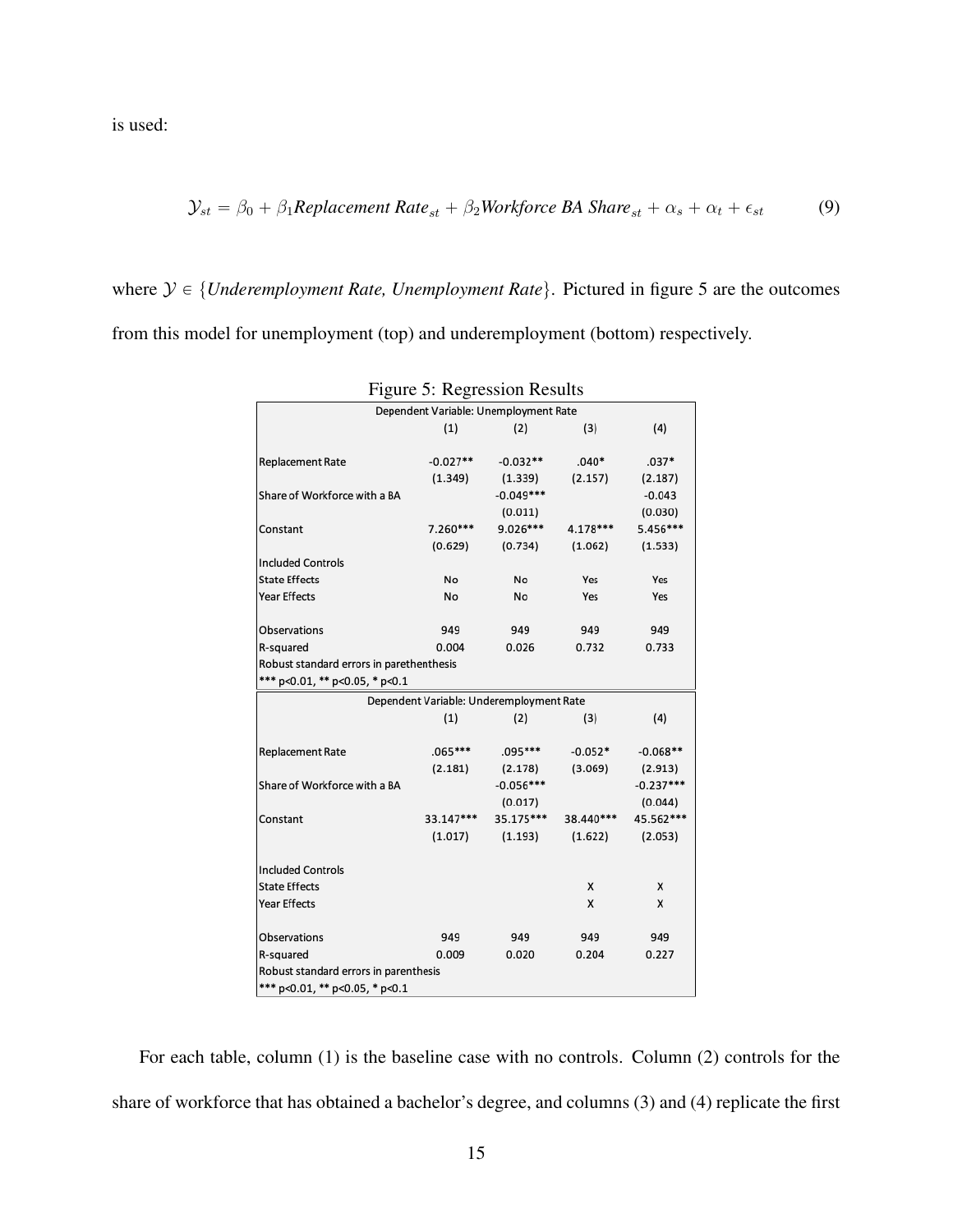two but control for state and time fixed effects.

Looking at the upper table concerning unemployment, a significant negative relationship is seen which is made more significant when controlling for education level. This makes intuitive sense as increases to the replacement rate raise workers outside options to employment and would thus increase unemployment. However, while this relationship is negative across states, a weakly positive relationship is observed once state and time fixed effects are considered (columns (3),  $(4)$ <sup>2</sup>. Despite the initial intuition, this is actually in line with much of the existing literature. Eugster (2015) examines the effects of a higher replacement rate on unemployment rate and duration within Switzerland. Using a difference-in-difference approach, Eugster found that a six percentage point increase in the replacement rate resulted in a 3.1 percent increase to unemployment duration but no significant increase to unemployment. Similarly, Howell and Rehm (2009) consider the validity of higher unemployment benefits as the conventional explanation of high European unemployment relative to America. They argue that in a behavioral framework, workers suffer substantial disutility from unemployment. Similar to the results presented in figure 5, they find that much of the conventional explanation is driven by differences across countries rather than within. They present the stylized fact that countries with higher unemployment generally have higher unemployment benefits but argue that this is not a causal relationship. Indeed, in looking within countries over time, there is little evidence supporting the argument that increasing unemployment insurance causes increased unemployment rates in significant manner.

<sup>&</sup>lt;sup>2</sup>A natural question is if there lag such that increases to the replacement rate are not felt in the immediate future. Although not shown here, data used for this study does show any evidence of a lag within three years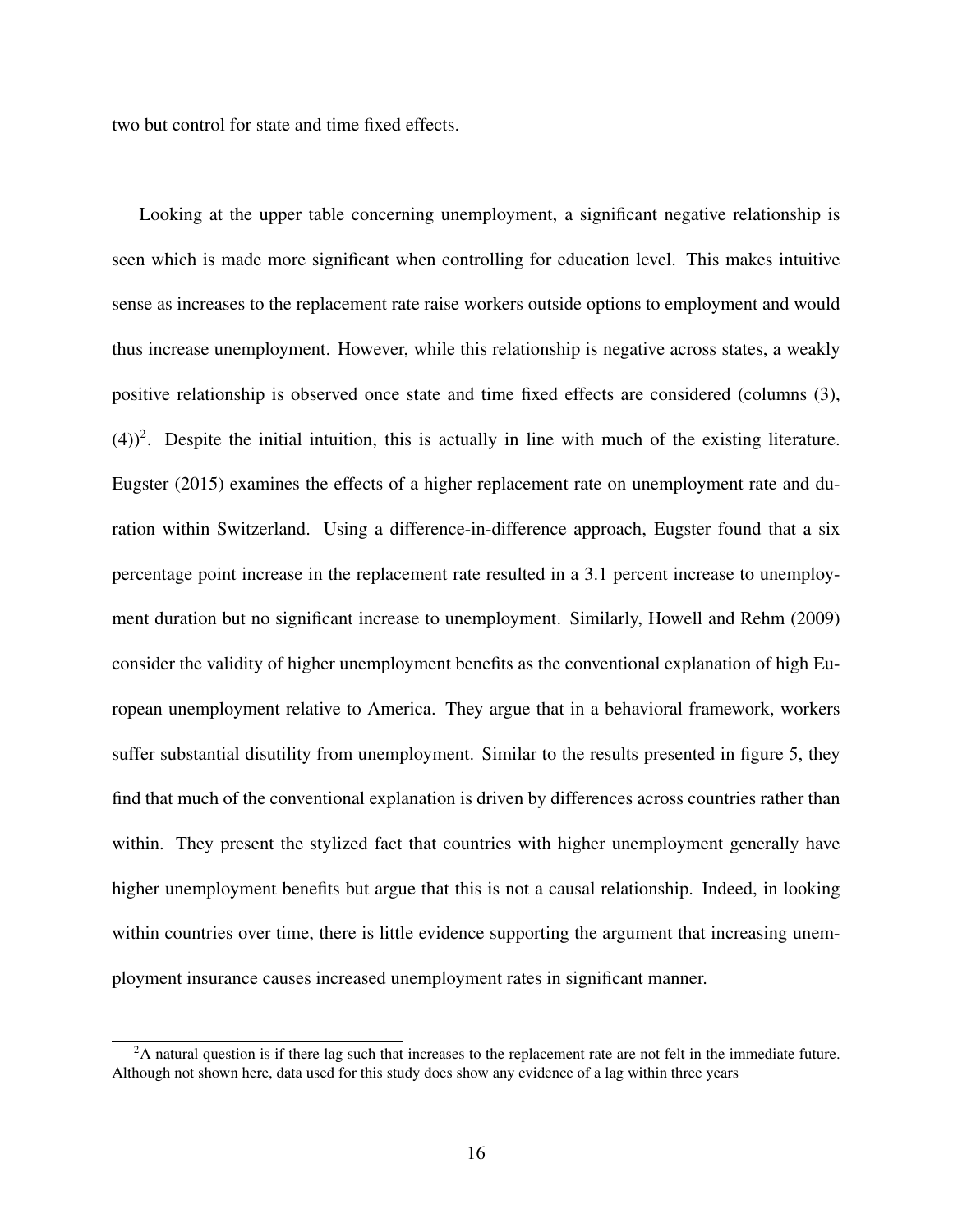Turning to the bottom table regarding underemployment, similar differences are seen in looking across states versus within. While columns (1) and (2) present evidence that increases to the replacement rate raise underemployment, this relationship turns negative once controlling for fixed effects and especially after controlling for both fixed effects and education level as seen in column (4). Qualitatively, in looking at the results concerning both unemployment and underemployment's relationship to workforce education and the replacement rate, this is the same result obtained by the theoretic model. Section 3.3 takes a quantitative approach by calibrating the model to judge its predictions versus the observed data.

Before doing so, it is worthwhile to explore if the results obtained concerning underemployment differ by sex and marital status. Figure 6 below gives the output from the prior regression model (equation 9) stratified by sex and marital status.

| Figure 6: Regression Results by Group    |             |            |            |            |  |  |
|------------------------------------------|-------------|------------|------------|------------|--|--|
| Dependent Variable: Underemployment Rate |             |            |            |            |  |  |
|                                          | (1)         | (2)        | (3)        | (4)        |  |  |
|                                          | M. Men      | S. Men     | M. Females | S. Females |  |  |
|                                          |             |            |            |            |  |  |
| <b>Replacement Rate</b>                  | $-0.113**$  | $-0.049$   | $-0.031$   | $-0.953*$  |  |  |
|                                          | (5.562)     | (6.363)    | (3.960)    | (4.969)    |  |  |
| Share of Workforce with a BA             | $-0.173***$ | $-0.168**$ | $-0.113**$ | $-0.052$   |  |  |
|                                          | (0.057)     | (0.068)    | (0.055)    | (0.060)    |  |  |
| Constant                                 | 46.702 ***  | 42.703***  | 40.875***  | 41.279 *** |  |  |
|                                          | (3.532)     | (3.466)    | (2.482)    | (3.304)    |  |  |
| <b>Included Controls</b>                 |             |            |            |            |  |  |
| <b>State Effects</b>                     | x           | x          | x          | x          |  |  |
| <b>Year Effects</b>                      | x           | x          | x          | x          |  |  |
| Observations                             | 949         | 949        | 949        | 949        |  |  |
|                                          |             |            |            |            |  |  |
| R-squared                                | 0.126       | 0.171      | 0.053      | 0.067      |  |  |
| Robust standard errors in parentheses    |             |            |            |            |  |  |
| *** p<0.01, ** p<0.05, * p<0.1           |             |            |            |            |  |  |

|  | Figure 6: Regression Results by Group |  |  |
|--|---------------------------------------|--|--|
|  |                                       |  |  |

Note that unlike figure 5, this only presents results controlled for workforce education and state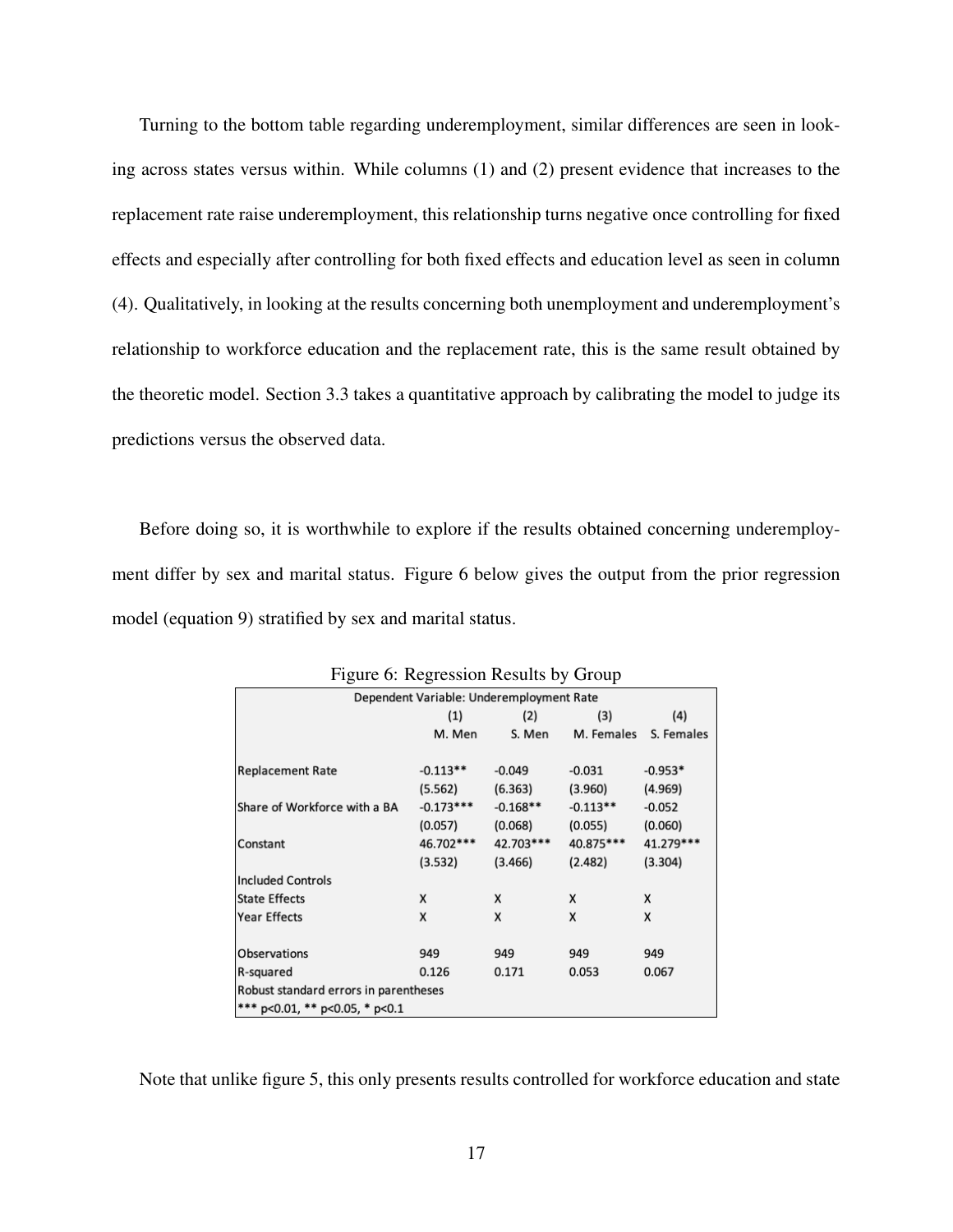and year fixed effects. We see that the relationship between the replacement rate and underemployment rate is negative for each group. However, this relationship is the strongest among married men. This is also the group with the largest underemployment rate within the sample at 37.59 percent. The group with the lowest underemployment rate is single females at 34.58 percent. The heightened underemployment seen among men is a result also obtained by Abel and Deitz (2016) who find that male graduates are 3 percent more likely than females to be underemployed. There is no clear reason why underemployment among married men would exhibit the largest response to changes in the replacement rate, nor why the group with the second largest response is single females. While significance levels are boarderline, this trend, if seen elsewhere, certainly merits further exploration in other work.

#### 3.3 Calibration

This section parameterizes the model to match the time-series data by state in order to simulate and predict underemployment over the historical period. These predictions are then measured against the data. As seen in the prior section, the model's qualitative predictions established in Section 2.4 match the data with regards to how changes in the replacement rate and workforce education level impact unemployment and underemployment. A quantitative approach is now used to see if the predicted magnitudes of change match as well. Recall equations (7) and (8) concerning the unemployment rate  $(1 - \theta^{\alpha})$  and underemployment rate  $(\phi)$  respectively.

$$
\theta = \frac{(Z_H + Z_L + b(\gamma - 2) - Z_H \gamma) \left( \frac{(Z_H + Z_L + b(\gamma - 2) - Z_H \gamma)^{\alpha - 1} (1 - \chi)}{\kappa} \right)^{\frac{1}{2 - \alpha}}}{(Z_H - b)(1 - \gamma)}
$$
(10)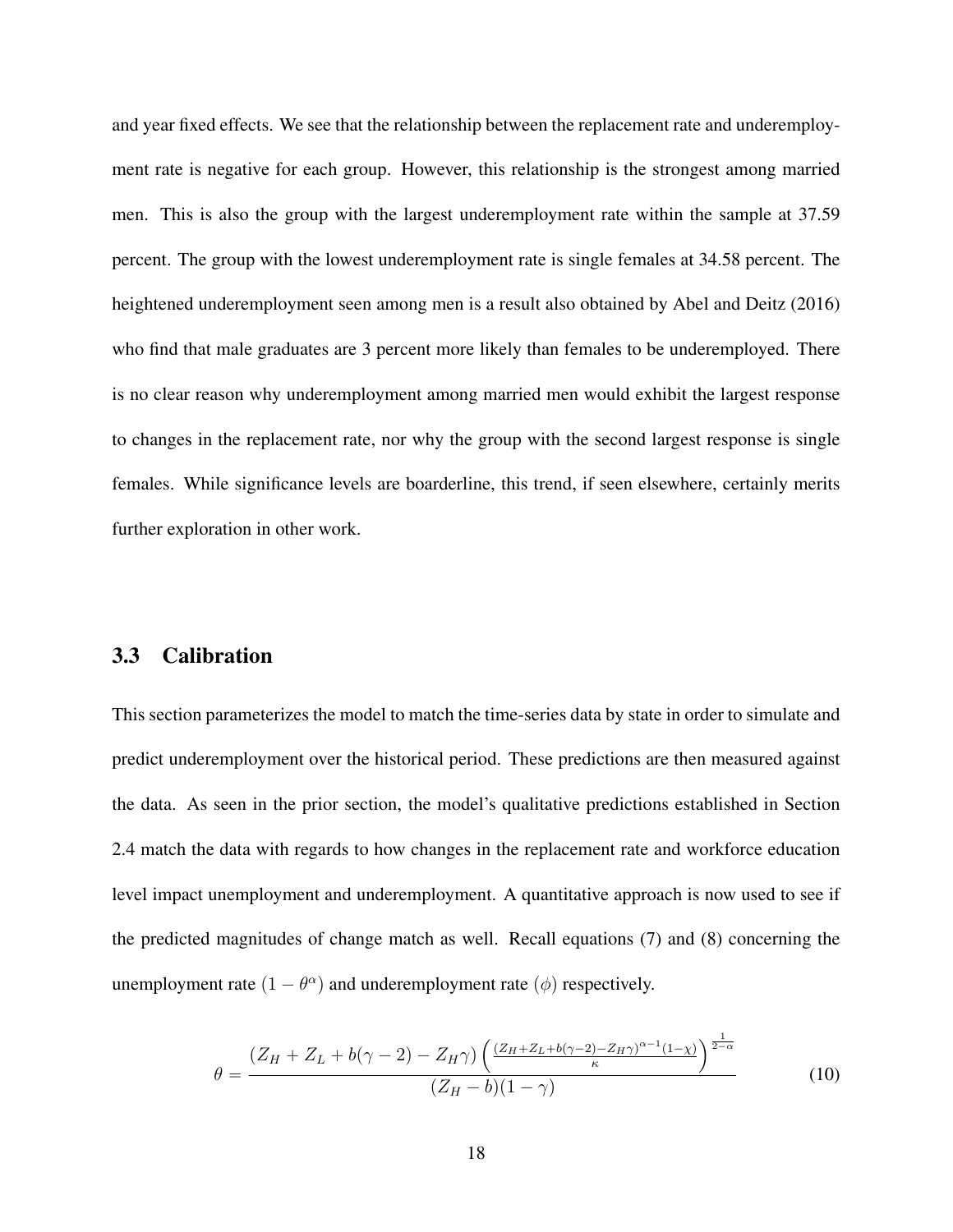$$
\phi = \frac{Z_L - b}{(Z_H - b)(1 - \gamma) + Z_L - b} \tag{8}
$$

To calculate values for  $\theta$  and  $\phi$ , seven parameters must be calibrated: high-skill worker productivity  $Z_H$ ; low-skill worker productivity  $Z_L$ ; the replacement rate b; worker bargaining power  $χ$ , elasticity of matches with respect to vacancies  $α$ ; the share of workforce that is low-skill  $γ$ ; and the cost of vacancy posting  $\kappa$ . Beginning with parameter values set outside of the model, I assume that  $\alpha$  and  $\chi$  are invariant to time and state variation. This is a standard assumption as there is little evidence in the literature suggesting either worker bargaining power or the elasticity of matching with respect to vacancies fluctuates by state or has changed significantly over time.  $\alpha$  is calibrated to be .72 in following Shimer (2005). In studying the cyclical behavior of unemployment and vacancies, Shimer measures the job-finding rate within the workforce over 1950-2005 to estimate a matching function  $m(u, v)$ . In a similar fashion to the model presented in this paper, Shimer imposes that the matching function be Cobb-Douglas, or that  $m(u, v) = u^{\alpha}v^{1-\alpha}$ . The observed job-finding rate and labor market tightness are then used used to calculate  $\alpha = .72$ . Whereas  $\alpha$  is found within the literature,  $\chi$  is found by solving the following system of equations and assigning mean parameter values as seen in the data:

$$
\frac{Firm\,Projit}{Output} = \gamma \Big( 1 - \frac{W_L}{Z_L} \Big) + \Big( 1 - \gamma \Big) \Big( 1 - \frac{W_H}{Z_H} \Big) \n\frac{W_H}{W_L} = \frac{\chi Z_H + (1 - \chi)b}{\chi Z_L + (1 - \chi)b}
$$
\n(11)

Firm profit over output represents profit's share of output and  $\frac{W_H}{W_L}$  is the wage premium earned by high-skill workers as seen below in calibrating  $Z_H$ . Note that wages are a function of  $\chi$  so while not seen,  $\chi$  is embedded in the top equation. To solve this, I first isolate  $Z_H$  in the second equation and then substitute it into the first. While mean parameter values of  $\gamma = .68$ ,  $b = .46$ ,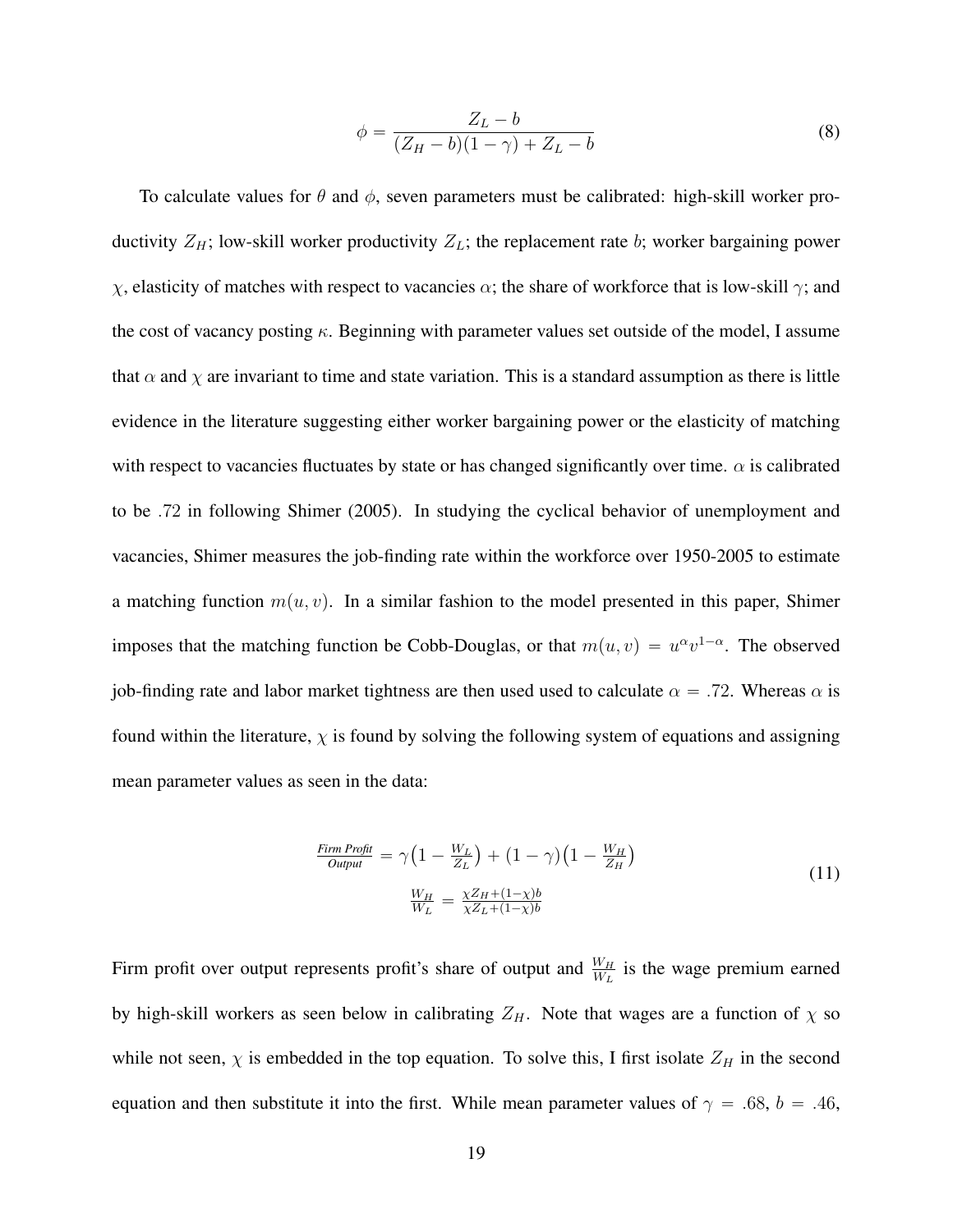and  $\frac{W_H}{W_L}$  = 2.06 are all available within the data set, I rely on Barkai (2016) for profit's share of output, which is found to be equal to .10, or 10 percent. Given the mean parameters listed along with Barkai's calculation, I obtain  $\chi = .83$ .

Now turning to parameters that are allowed to fluctuate across states over time, I first calibrate  $\kappa$ , the cost of posting vacancies, using both outside literature and the observed data. Hagedorn and Manovskii (2008), in building a search-model to generate the observed business-cycle-frequency fluctuations in unemployment and vacancies, calculate a steady-state capital flow cost of posting a vacancy to be .474, or 47.4 percent of the average weekly labor productivity. Thus, I set  $\kappa$  = .474 $(\gamma Z_L + (1 - \gamma)Z_H)$  as the share of workers producing  $Z_L$  are  $\gamma$  and the share of workers producing  $Z_H$  are  $1 - \gamma$ . Next, the replacement rate b and share of low-skill workers  $\gamma$  are pulled directly from the data for each observation (observations being a given state in a given year). Without loss of generality,  $Z_L$  is normalized to one and  $Z_H$  is solved for using the difference in skill-group earnings to reflect a college wage premium. Specifically, I select  $Z_H$  for each state over time such that  $\frac{W_H}{W_L}_{Data} = \frac{W_H}{W_L}$  $\frac{W_H}{W_L}$ <sub>*Model*</sub>. As wages are given by:

$$
W_H = \chi Z_H + (1 - \chi)b
$$
  

$$
W_L = \chi Z_L + (1 - \chi)b
$$

we have

$$
\frac{W_H}{W_L} = \text{Wage Ratio}(WR) = \frac{\chi Z_H + (1 - \chi)b}{\chi Z_L + (1 - \chi)b}.
$$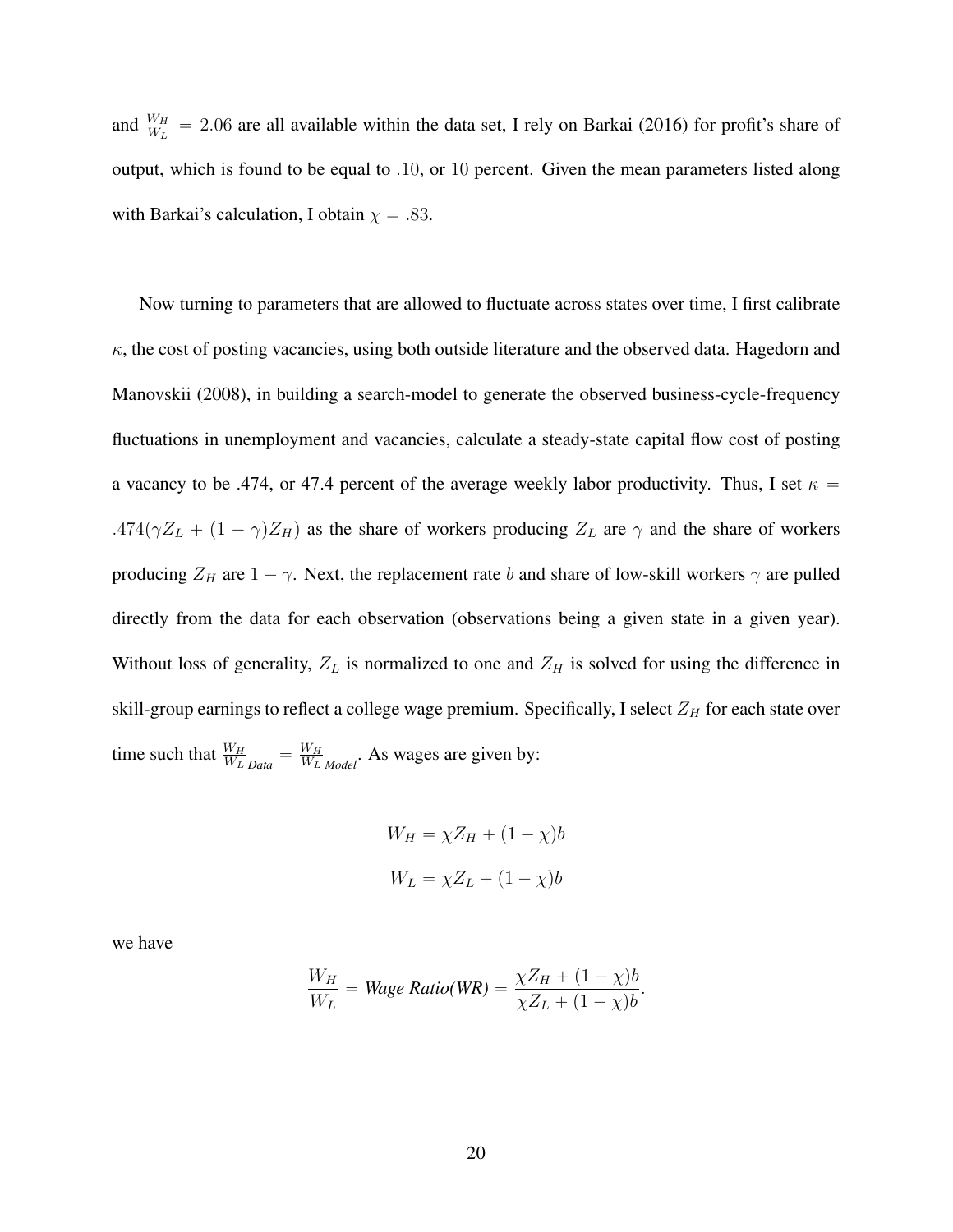With  $Z_L$  normalized to 1, we can solve for  $Z_H$  to find

$$
Z_H = \frac{WR * W_L - (1 - \chi)b}{\chi}.
$$

After calculating the wage ratio as the mean wage earned by college-educated workers over the mean wage earned by non-college-educated workers at every point in the panel data set, we can calibrate  $Z_H$ , finalizing the calibration strategy for the non-fixed variables. All seven parameters seen in equations (7) and (8) are now accounted for, and I can quantify underemployment and unemployment within the model. After predicting an unemployment and underemployment rate for each observation, these values are compared against the actual data points in figures (7) and (8) on the following page. With regards to both unemployment and underemployment, there is no evidence that the model's prediction is correlated with the data. The model predicts unemployment rates that are on average 867 percent greater than in reality and underemployment rates that are on average 19 percent lower. Given the proposed calibration strategy, in order for predicted unemployment rates to be in the 3 to 10 percent range, as most of the observed data are, replacement rates would have to be around  $-.8$ , which is obviously impossible. While predictions for unemployment are far higher than in reality, underemployment rates are predicted to be within the same range as in reality despite the lack of correlation with the observed data.

### 3.4 Discussion

It is important to note, the International Labour Organization defines two broad types of underemployment: time-related underemployment and inadequate employment situations. Underemployment is considered to be time-related if, during the reference period, the worker was willing to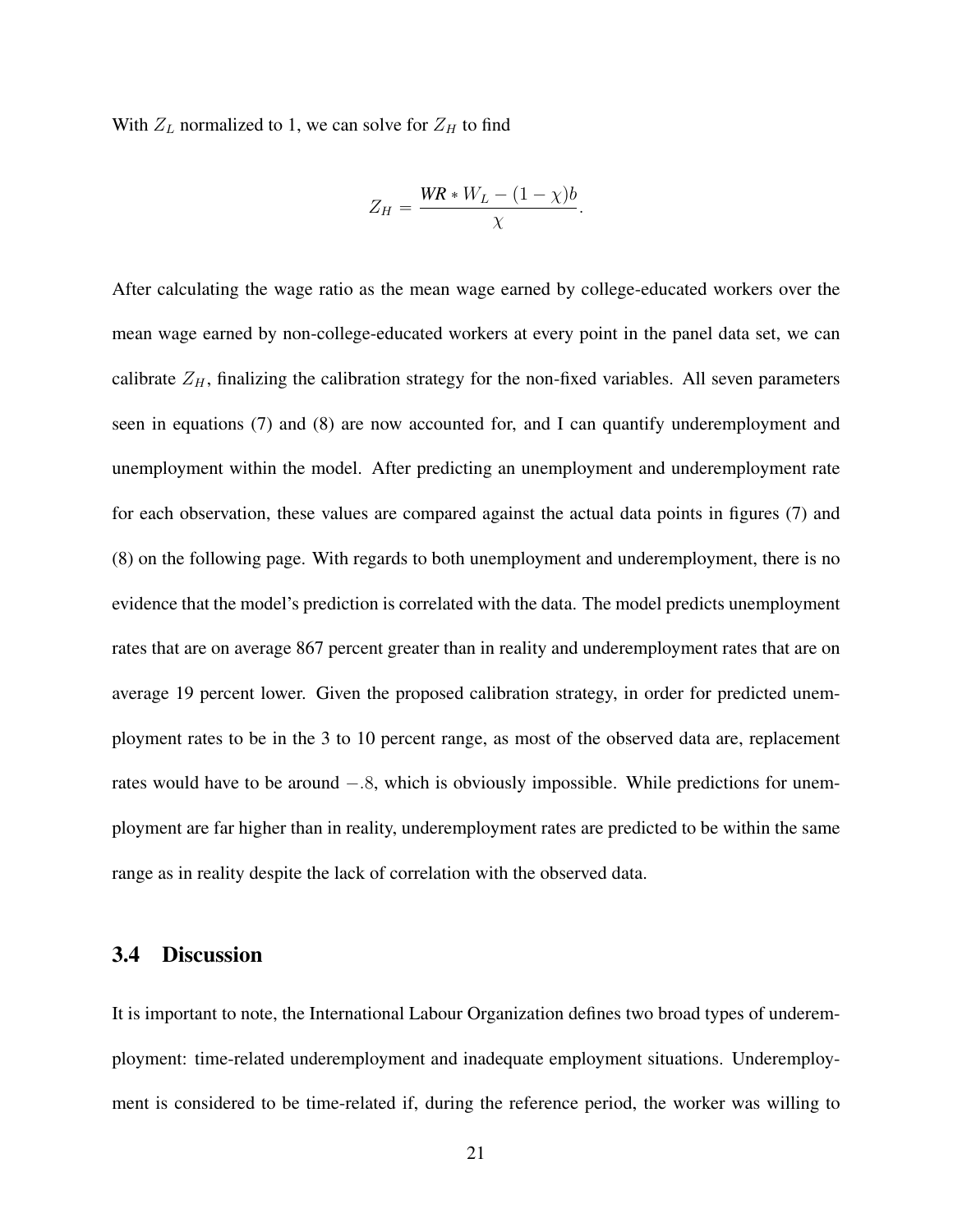



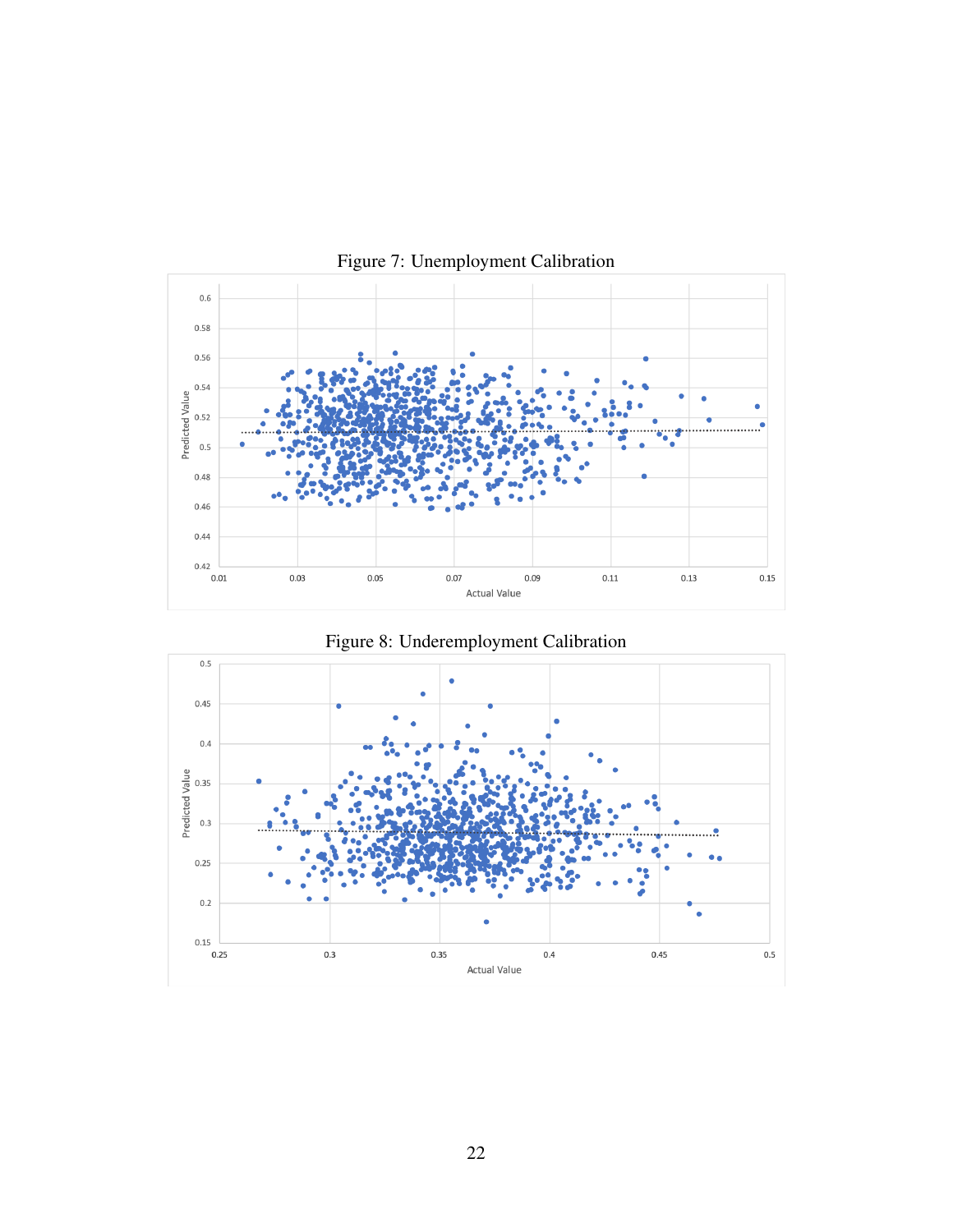work additional hours, was available to work additional hours, and had worked fewer hours than a predetermined threshold relating to working time. Meanwhile, underemployment is classified as inadequate employment situation if it is skills-related or income-related. This paper only considers skill-related underemployment within inadequate employment situations. However, there are issues that arise when using educational requirement of an occupation as determined by professional job analyst and current workers (as seen in the O\*Net database) compared with individual educational attainment as a proxy for skill mismatches. Firstly, this assumes that all jobs within the same occupation have the same educational requirements. However, this is addressed above in figure 1 which shows that heterogeneity in job requirements is not prevalent enough within occupations to raise major issues. The bigger concern is conflating educational mismatching and skill mismatching. Although this does present concerns over how underemployment is calculated both within this paper and throughout the literature, there seems to be limited solutions to systematically calculating underemployment as skill-mismatches within the workforce. Due to this, underemployment, outside of its formal definition, is generally considered to be education-based mismatches rather than skill-based.

There are a few potential reasons for the lack of correlation between the model's predictions and observed data. One assumption that deviates in an obvious way from real world markets is the one-period horizon. In the model presented in this paper, all workers begin unemployed and all firms begin with zero labor supply. Firms then judge market conditions (workers skill-type distribution, wages, worker bargaining power, vacancy posting cost, etc.) and offer a mix of highand low-skill vacancies. Workers then go about an undirected search process and fill some of these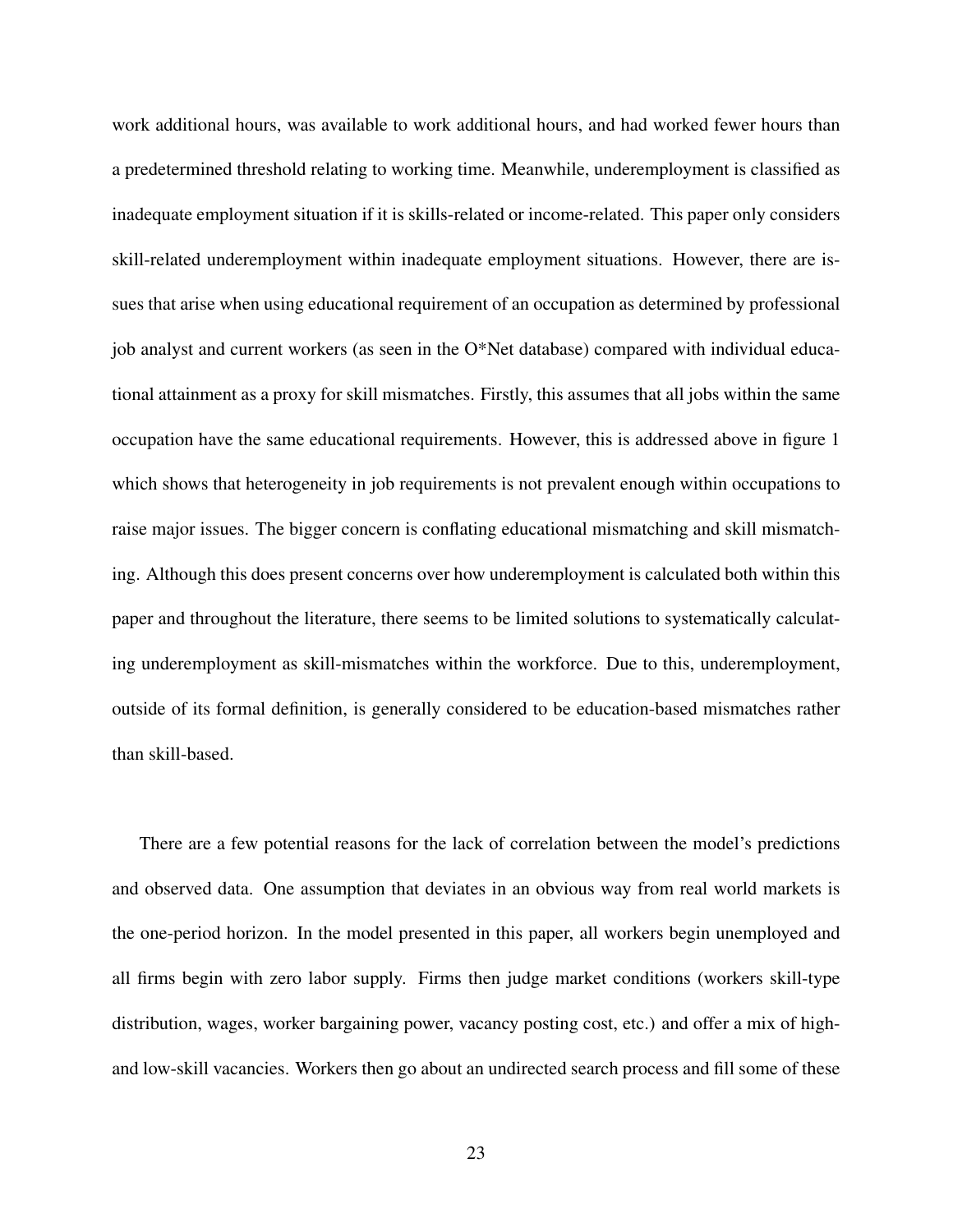vacancies. This one-shot setting limits predictive capabilities in a few ways. Namely, there are no flow probabilities of workers gaining employment in the next period, which would be part of their expected utility function as is the case in the real world. Similarly, unemployment benefits do not run out, which would also impact worker decision making. For these reasons and others, using a one one-period model is an obvious abstraction from the real world which could explain the lack of correlation. This paper is grounded in a one-period model in the interest of both simplicity and an effort to better match how data was collected. As individuals were not tracked over time, the belief was that a one-period setting would better match the data which is inherently static.

Another potential explanation is that the model constructed here assumes total vacancy costs are equal to  $\frac{\kappa}{2}V^2$ , which yields a marginal cost of vacancy posting  $\kappa V$ . Another approach that may be more in line with reality is assuming total costs equal  $\kappa V$  which would yield a marginal cost of  $\kappa$ . The clear difference between the two is that the marginal cost of posting vacancies in this model is increasing rather than constant. Thus, the costs for a firm to post any vacancy will be greater than the prior posting. Other similar search-models are able to assume constant marginal costs to vacancy posting without suffering from indeterminancy issues, as is the case here, due to their infinite-horizon setting. This model also assumes that, for the sake of simplicity, b, or replacement rate, does not differ by skill-type. The replacement rate in the real world is a percentage of worker salary and thus would presumable differ across worker skill-types as highskill workers are generally paid more. Another assumption that may differ from reality is workers of both skill-types producing the same output in low-skill jobs. It's plausible that high-skill workers in low-skill jobs - underemployed workers - produce less than they would at a high-skill job but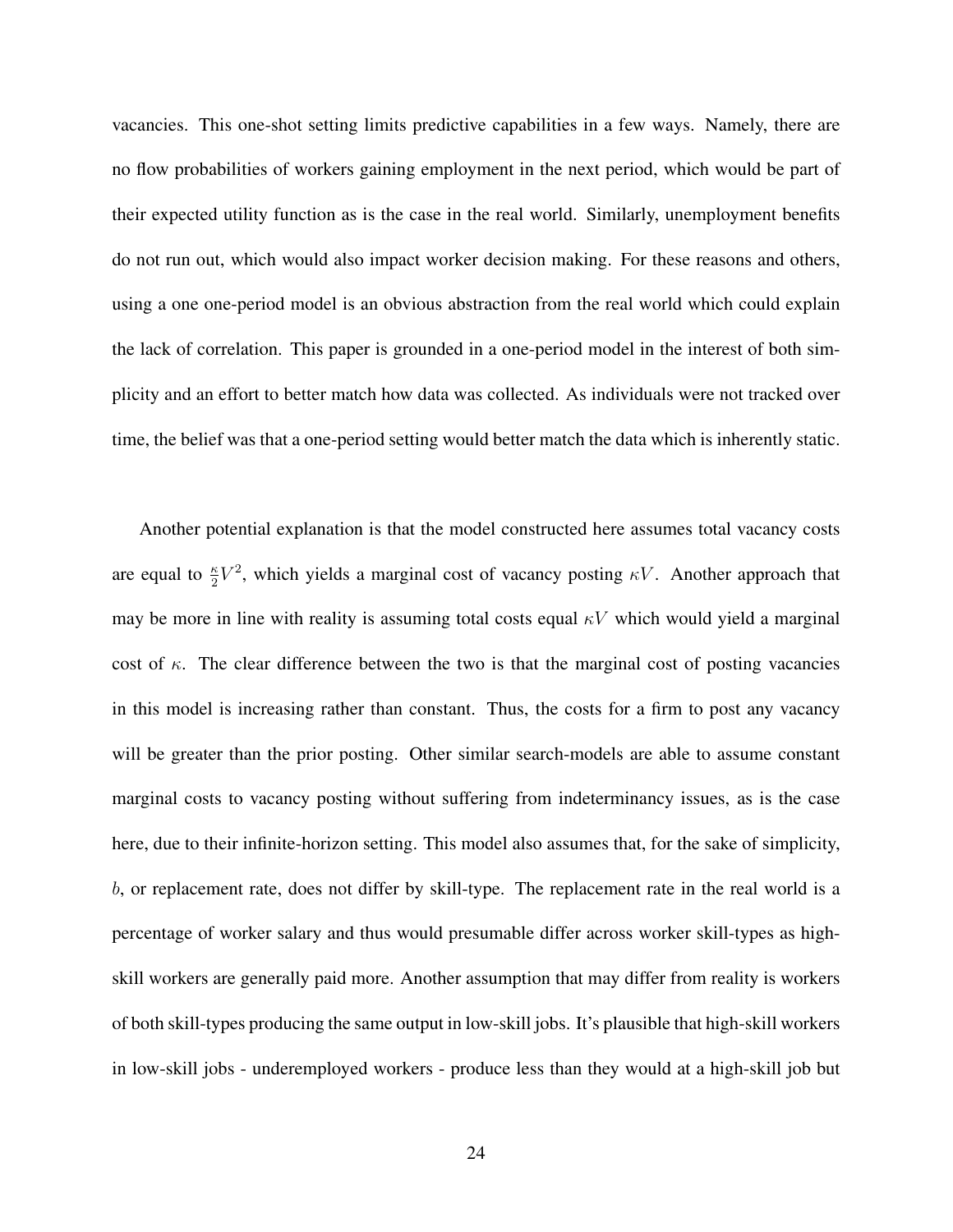more than low-skill workers. If this were the case, we would also see a third wage tier in the model with high-skill workers earning more than low-skill workers at low-skill jobs but not as much as their high-skill peers at high-skill jobs. In summary, there are many factors that could explain the lack of correlation between the model's prediction and observations within the data. While the exact reason is not uncovered here, it is likely do be due in some way to the one-period assumption along with the other factors discussed.

## 4 Conclusion

This paper explores the relationship between underemployment and unemployment insurance within a general-equilibrium framework. To predict underemployment rates within the college-educated workforce, a one-period model is constructed. The model exhibits heterogeneity across both worker- and skill-types. Firms endogenously post a mix of low- and high-skill job offerings, after which workers undergo an undirected search process. This results in an equilibrium in which workers are either unemployed, employed, or underemployed in the case of high-skill workers matching with low-skill vacancies. Underemployment exists in the model due to increases in the replacement rate driving the surplus created by low-skill job matches relatively lower than those that are high-skill.

To measure skill-mismatches within the workforce, differences between job educational requirements and worker educational attainment are used. Individual-level data is gathered to inform demographic and educational information and then aggregated at the state level. The principle findings, under a regression based analysis, are that when controlling for state and year fixed effects,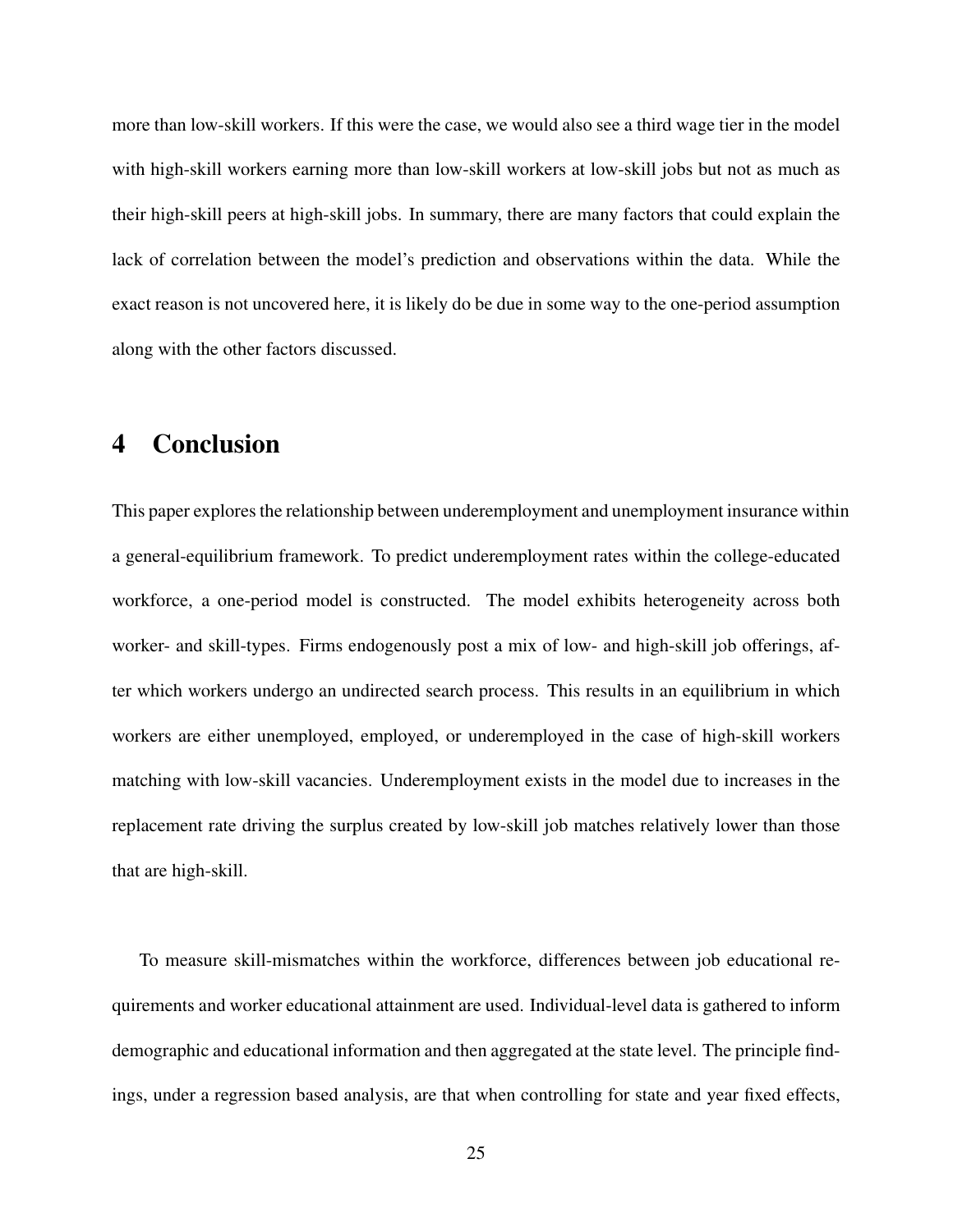unemployment increases with the replacement rate - not in a highly significant way - while underemployment is decreasing with the replacement rate. In observing the effects of controlling for gender and marriage groups on underemployment, we see that the most responsive group to changes in underemployment is married men followed by single females. While outside the scope of this paper, this division is an area of interest. There are no immediate answers as to why this may be the case, or to why the significance in marital status flips across gender groups. These results are not significant to the 1 percent level leaving the door open for Type I error.

In weighing the model's qualitative predictions against the data, the model holds up well. In both the model and data, unemployment increases with the replacement whereas underemployment decreases. With regards to workforce education, both unemployment and underemployment are decreasing. However, in calibrating and parameterizing the model to judge the magnitudes of these predictions, the model's predictions vary significantly from the data. The calibration strategy is reliant both on outside literature for some parameters and the observed data for others. Worker bargaining power and elasticity of matching with respect to vacancies are fixed while the rest of the parameters are allowed to fluctuate across states over time. This allows for the simulation and reproduction of the observed historical period for both unemployment and underemployment. In judging the predicted values against the observed, there is no evidence to suggest that the model's predictions are correlated with reality. There are multiple potential explanations for the lack of correlation, including the one-period foundation and other abstractions from the real world.

However, despite the model's lack of predictive capability, this paper lays a basis for how a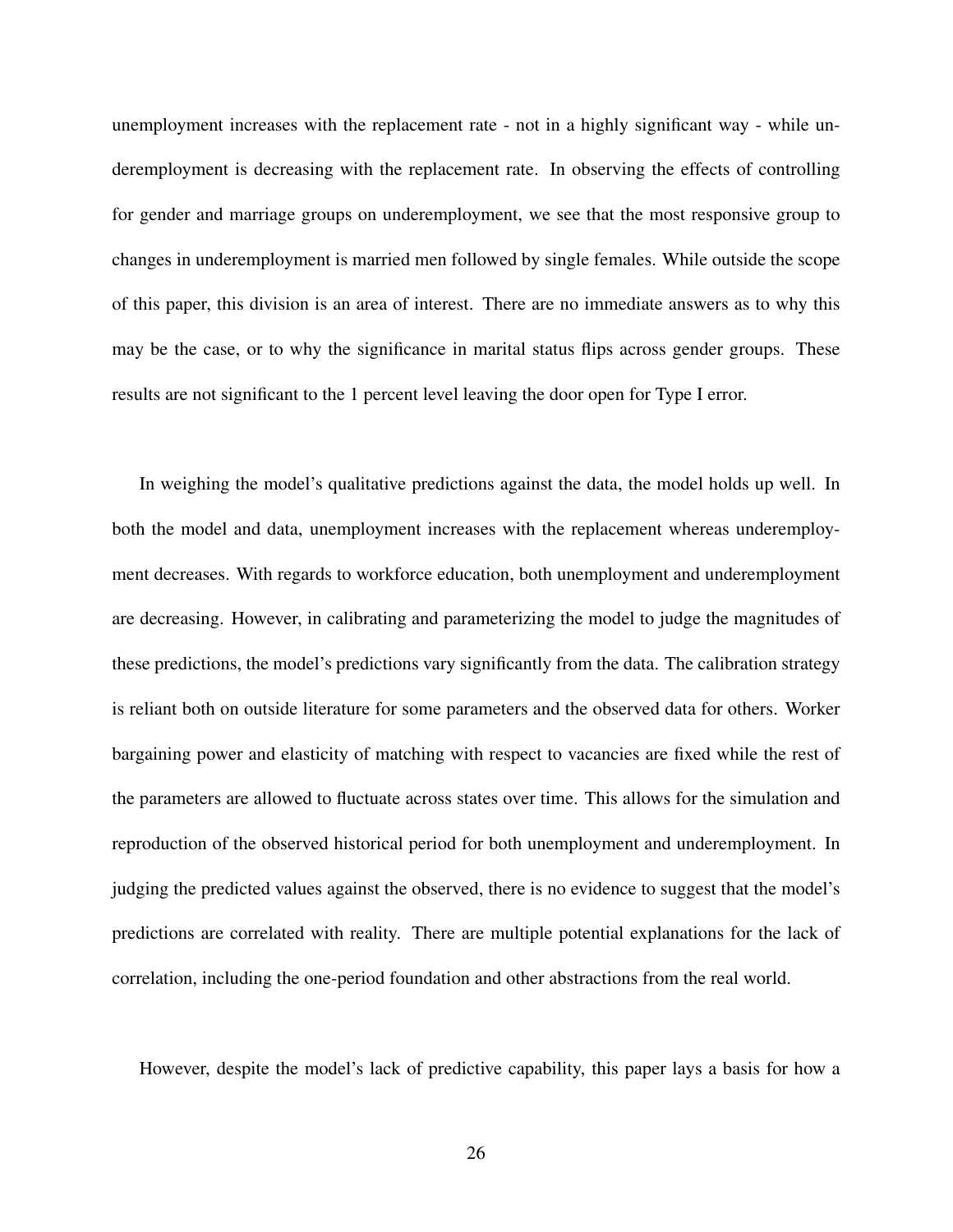general equilibrium framework can be used to model macroeconomic trends. The model is also not without merit, as seen in the qualitative predictive capabilities. On the quantitative front though, more work is needed to refine the model. This likely includes the introduction of a parameter for matching efficiency which could be calibrated in such a way to lower unemployment rates to better match the data. Underemployment is naturally hard to model. Unlike unemployment, it does not follow general business cycle fluctuations and is significantly harder to measure. However, it is still an area worthy of study and a perfect application for the development of heterogeneous search models.